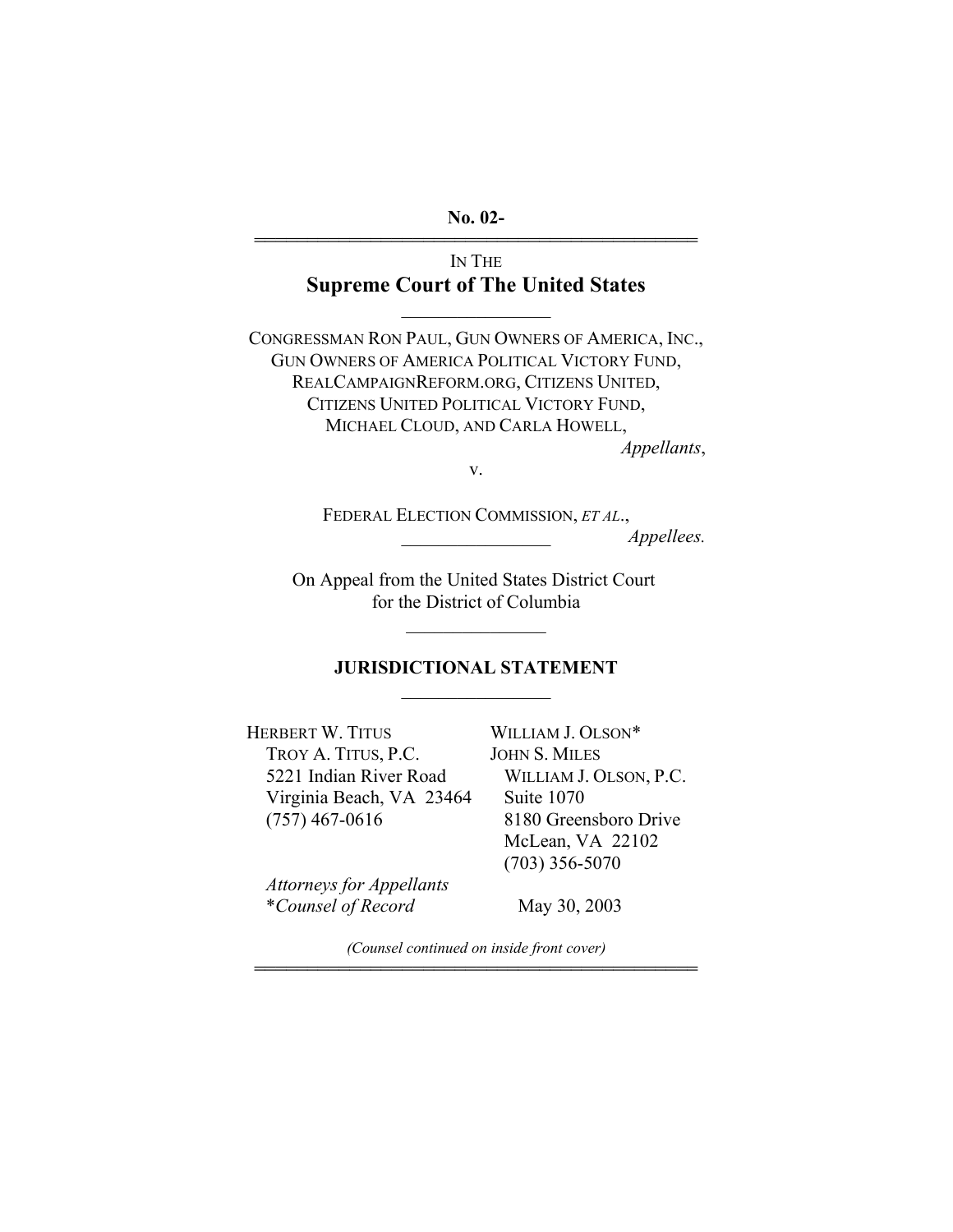RICHARD O. WOLF MOORE & LEE, LLP 1750 Tysons Boulevard Suite 1450 McLean, VA 22102 (703) 506-2050

GARY W. KREEP U.S. JUSTICE FOUNDATION Suite 1-C 2091 East Valley Parkway Escondido, CA 92027 (760) 741-8086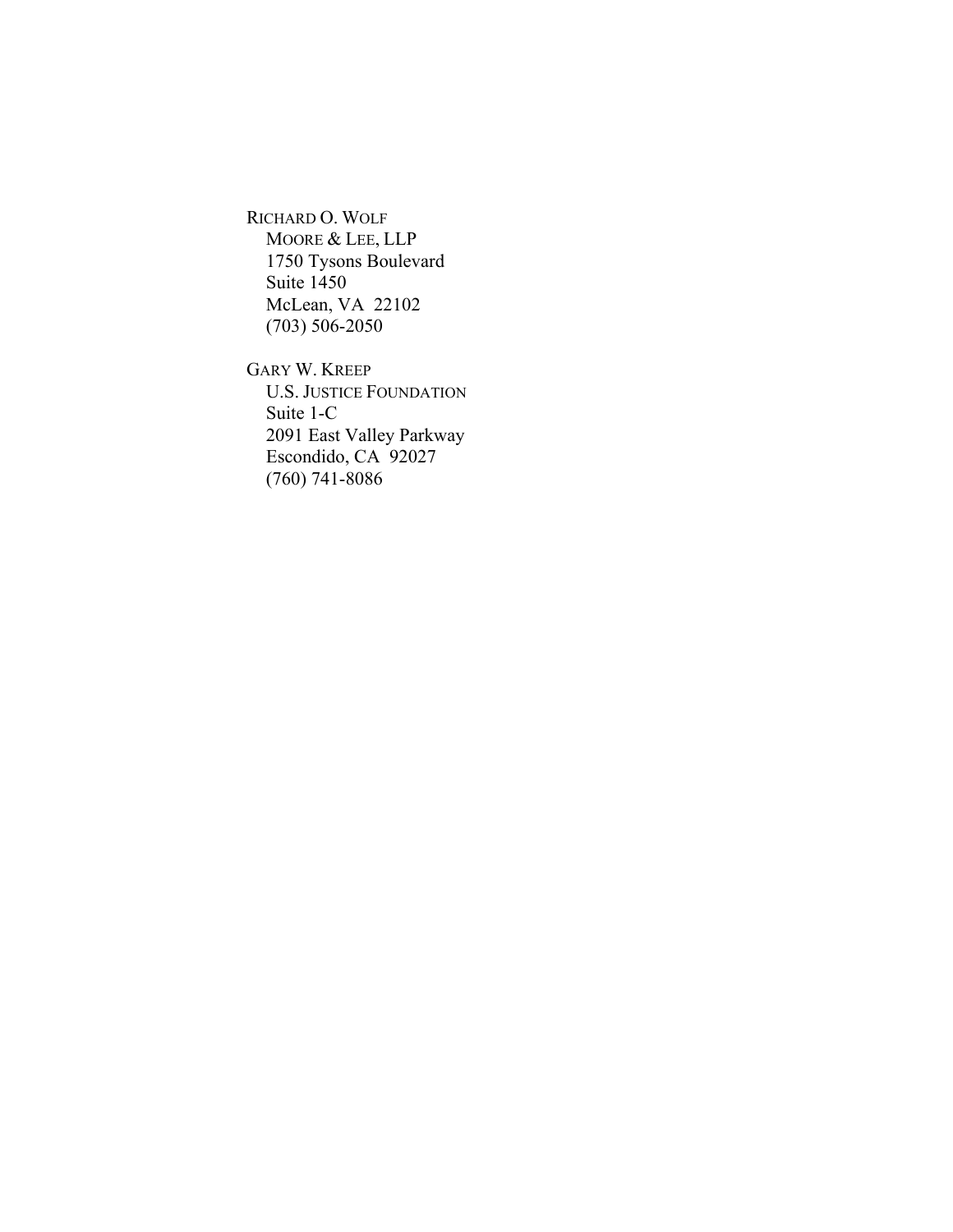#### **QUESTIONS PRESENTED FOR REVIEW**

1. Whether the district court erred by dismissing appellants' freedom of the press challenge to various provisions of BCRA, and to provisions of FECA amended by BCRA, on the ground that, in the area of campaign finance regulation, the freedom of the press guarantee in the First Amendment to the United States Constitution contains no greater rights than those protected by the guarantees of free speech and association?

2. Whether the district court erred by upholding the statutory exemptions in BCRA enjoyed by the "institutional press" and other FEC-licensed press activities from the prohibitions against, and regulations of, electioneering communications and contribution limits governing appellants, on the ground that Congress may, regardless of the freedom of the press guarantee, grant greater rights to the "institutional press" than to the "general press," only the latter of which appellants are a part?

3. Whether the district court erred by holding that, regardless of the constitutional guarantee of the freedom of the press, the fall-back definition of electioneering communication in Title II of BCRA (as modified by the court) and the accompanying prohibitions and regulations, are constitutional as applied to appellants as members of the "general press" even though the institutional press and other FEC-licensed press activities are exempted?

4. Whether the district court erred by holding that, regardless of the constitutional guarantee of the freedom of the press, those appellants who are federal officeholders and/or candidates for federal office must, as members of the "general press," submit to the Federal Election Commission's licensing power and editorial control as provided for in BCRA Section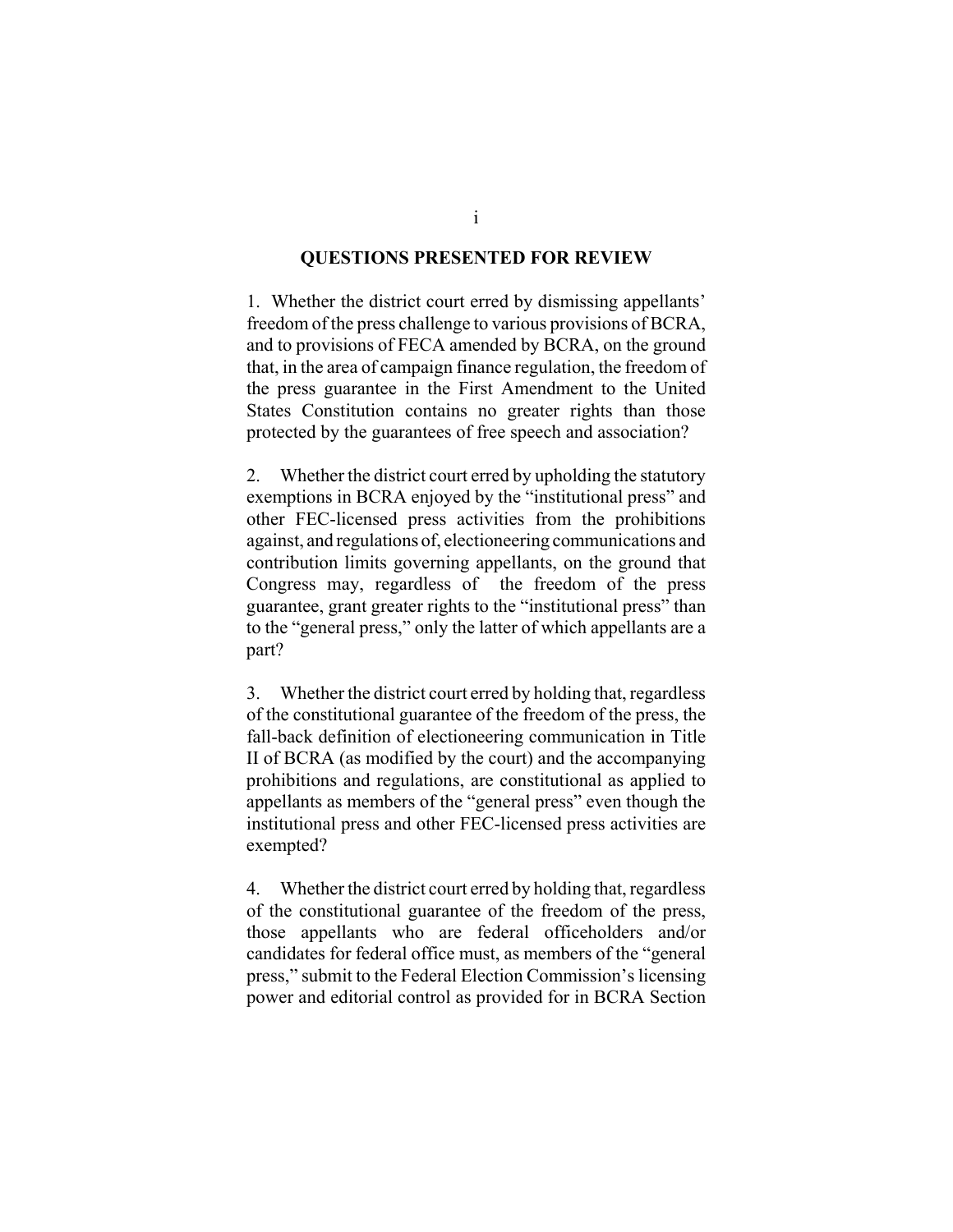$101(a)$  (FECA Section 323(e)), including limiting their ability to assist candidates and causes they support, whereas members of the "institutional press" are exempt?

5. Whether the district court erred by holding that, regardless of the freedom of the press, those appellants who are candidates for election to state office, must, as members of the "general press," submit to the licensing power and editorial control of the Federal Election Commission as provided for in BCRA Section 101(a) (FECA Section 323(f)), if they refer to a candidate for federal office and the Federal Election Commission determines this to constitute promotion or support, whereas members of the "institutional press" are exempt?

6. Whether the district court erred by holding that, regardless of the freedom of the press, appellant Congressman and candidates for federal office, being members only of the "general press," had no standing to challenge the constitutionality of FECA amended by BCRA Section 307(a) limiting individual contributions to federal election campaigns, and mandating disclosure of contributor identities and donations, despite the impact of such limits upon the editorial function of their campaigns for federal office, and by dismissing appellant candidates' press challenge to such statute limits and requirements?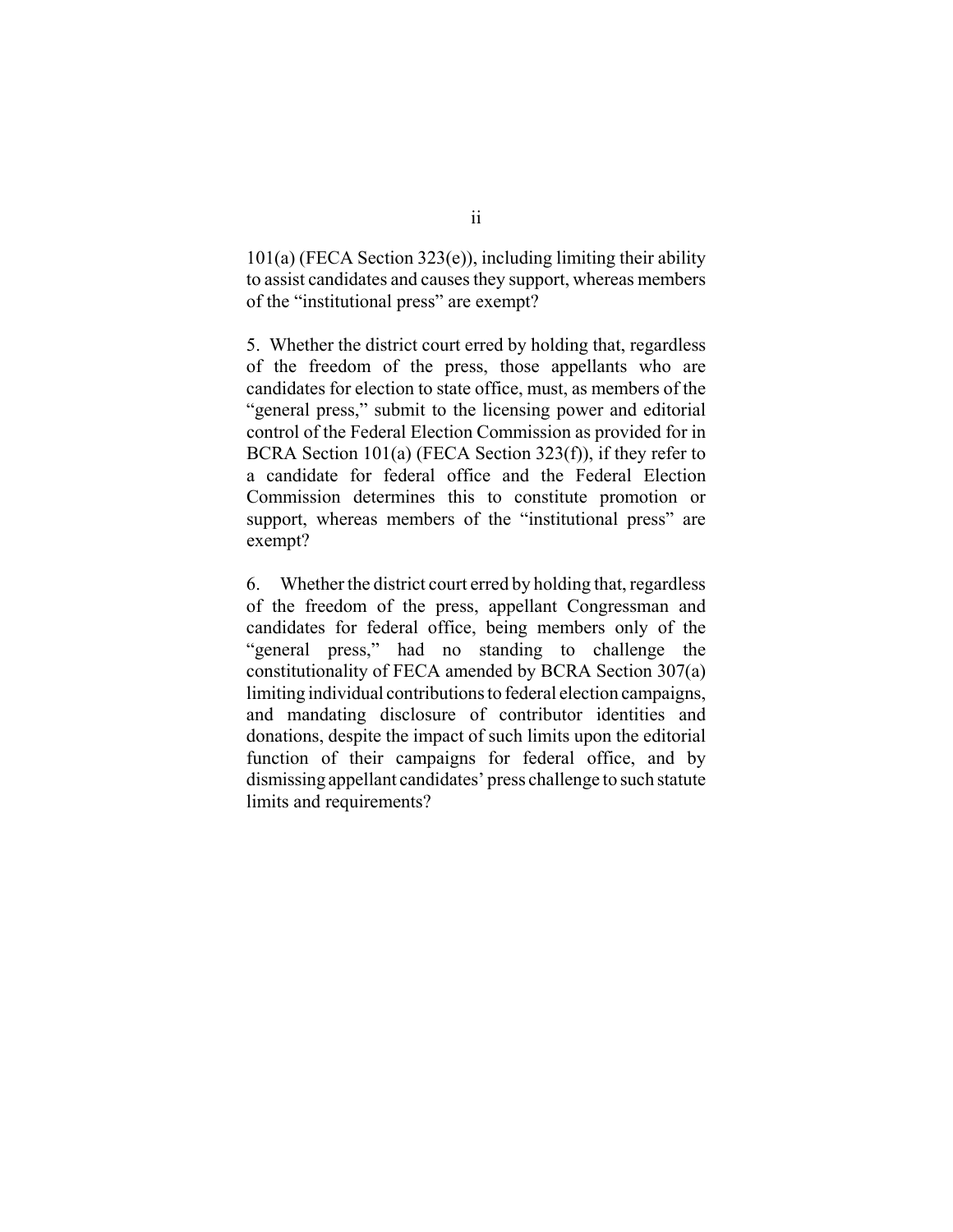#### **PARTIES TO THE PROCEEDING**

The appellants in this case, who were plaintiffs in Civil Action No. 02-CV-781 below before the district court, are: Congressman Ron Paul; Gun Owners of America, Inc.; Gun Owners of America Political Victory Fund; RealCampaignReform.org; Citizens United; Citizens United Political Victory Fund; Michael Cloud; and Carla Howell.

The appellees in this case, who were defendants or intervenor-defendants below, are: Federal Election Commission; the United States of America; Senator John McCain; Senator Russell Feingold; Representative Christopher Shays; Representative Martin Meehan; Senator Olympia Snowe; and Senator James Jeffords.

This case was consolidated below with ten other civil actions challenging the constitutionality of certain BCRA provisions.

The names of plaintiffs in each of the consolidated cases are as follows:

National Rifle Ass'n v. FEC: National Rifle Association of America (NRA) and NRA Political Victory Fund;

McConnell v. FEC: U.S. Senator Mitch McConnell, former U.S. Representative Bob Barr, U.S. Representative Mike Pence, Alabama Attorney General William H. Pryor, the Libertarian National Committee, Inc., American Civil Liberties Union, Associated Builders and Contractors, Inc., Associated Builders and Contractors Political Action Committee, Center for Individual Freedom, Club for Growth, Inc., Indiana Family Institute, Inc., National Right to Life Committee, Inc., National Right to Life Educational Trust Fund, National Right to Life Political Action Committee, National Right to Work Committee, 60-Plus Association, Inc., Southeastern Legal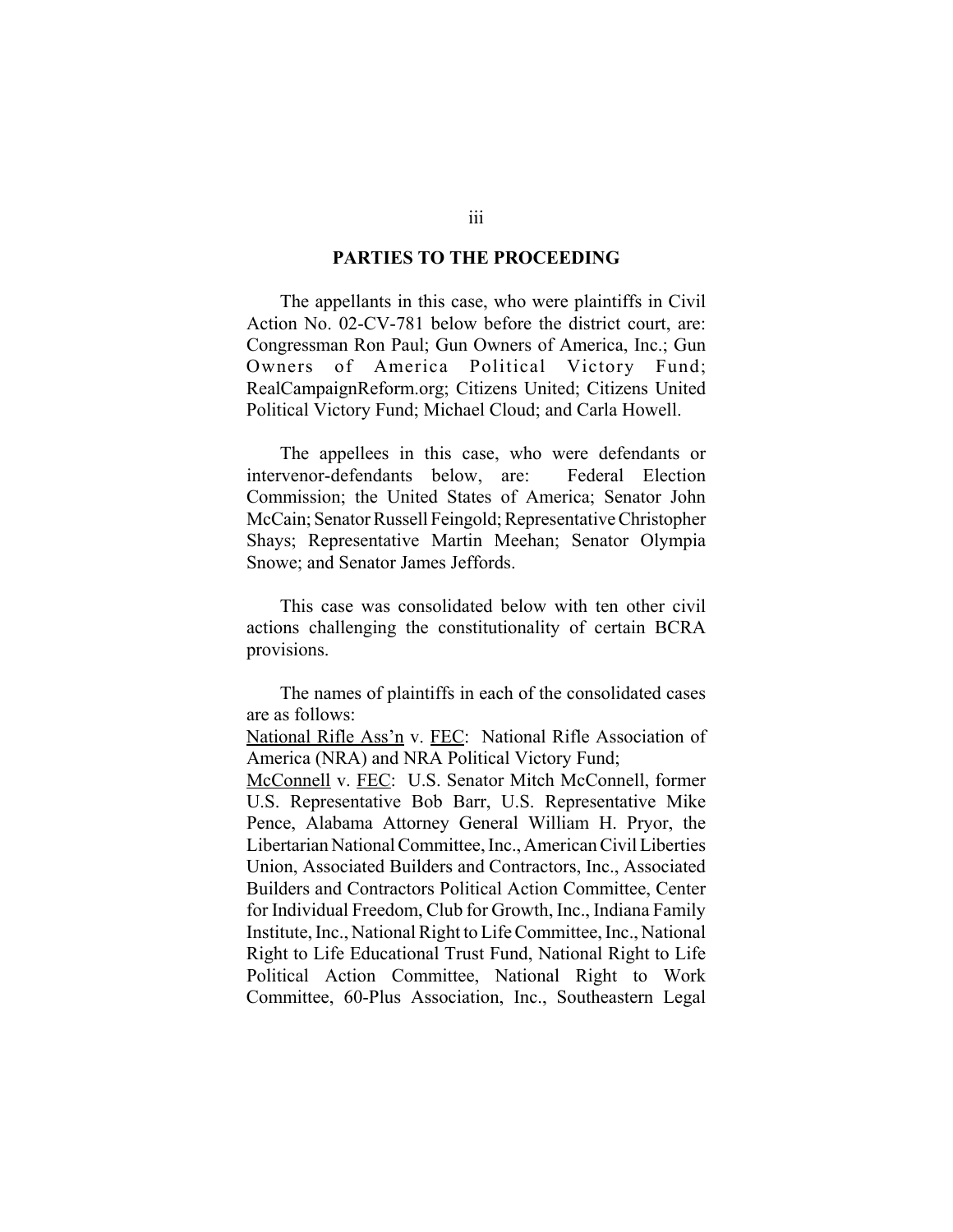Foundation, Inc., U.S. English d/b/a/ ProENGLISH, Thomas McInerney, Barret Austin O'Brock, Trevor M. Southerland; Echols v. FEC: Emily Echols, Daniel Solid, Hannah McDow,

Isaac McDow, Jessica Mitchell, Daniel Solid and Zachary C. White;

Chamber of Commerce v. FEC: Chamber of Commerce of the United States, U.S. Chamber Political Action Committee, and National Association of Manufacturers (Plaintiff National Association of Wholesaler-Distributors withdrew);

National Ass'n of Broadcasters v. FEC: National Association of Broadcasters;

AFL-CIO v. FEC: AFL-CIO and AFL-CIO Committee on Political Education and Political Contributions;

Republican National Committee v. FEC: Republican National Committee, (RNC), Mike Duncan, former Treasurer, current General Counsel, and Member of the RNC, the Republican Party of Colorado, the Republican Party of New Mexico, the Republican Party of

Ohio, and the Dallas County (Iowa) Republican County Central Committee;

California Democratic Party v. FEC: California Democratic Party, Art Torres, Yolo County Democratic Central Committee, California Republican Party, Shawn Steel, Timothy J. Morgan, Barbara Alby, Santa Cruz County Republican Central Committee, and Douglas R. Boyd, Jr.;

Adams v. FEC: Victoria Jackson Gray Adams, Carrie Bolton, Cynthia Brown, Derek Cressman, Victoria Fitzgerald, Anurada Joshi, Nancy Russell, Kate Seely-Kirk, Peter Kostmayer, Rose Taylor, Stephanie L. Wilson, California Public Interest Research Group (PIRG), Massachusetts Public Interest Research Group, New Jersey Public Interest Research Group, United States Public Interest Research Group, the Fannie Lou Hamer Project, and Association of Community Organizers for Reform Now; and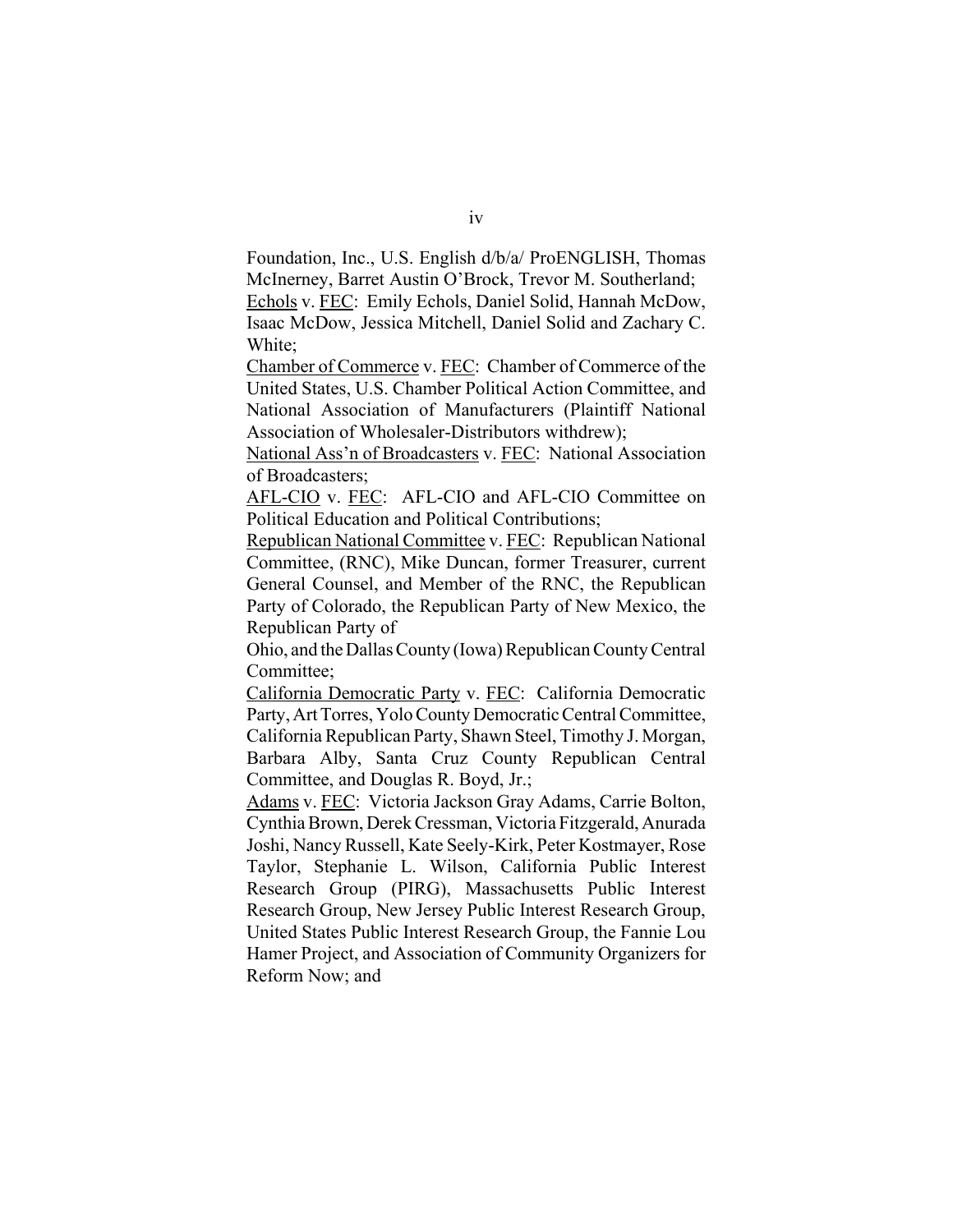Thompson v. FEC: U.S. Representatives Bennie G. Thompson and Earl F. Hilliard.

The names of other defendants in the consolidated cases are as follows: Federal Communications Commission; John D. Ashcroft; in his capacity as Attorney General of the United States; United States Department of Justice; and David M. Mason, Ellen L. Weintraub, Danny L. McDonald, Bradley A. Smith, Scott E. Thomas, and Michael E. Toner, in their official capacities as Commissioners of the Federal Election Commission.

#### **STATEMENT PURSUANT TO RULE 29.6**

Appellant Gun Owners of America Political Victory Fund, a political committee, is a separate segregated fund of appellant Gun Owners of America, Inc., a nonprofit, nonstock corporation, and appellant Citizens United Political Victory Fund is a separate segregated fund of appellant Citizens United, a nonprofit, nonstock corporation. Otherwise, none of the appellants has a parent corporation. None of the appellants is a stock company, and no publicly held company owns 10 percent or more of the stock of any of the appellants.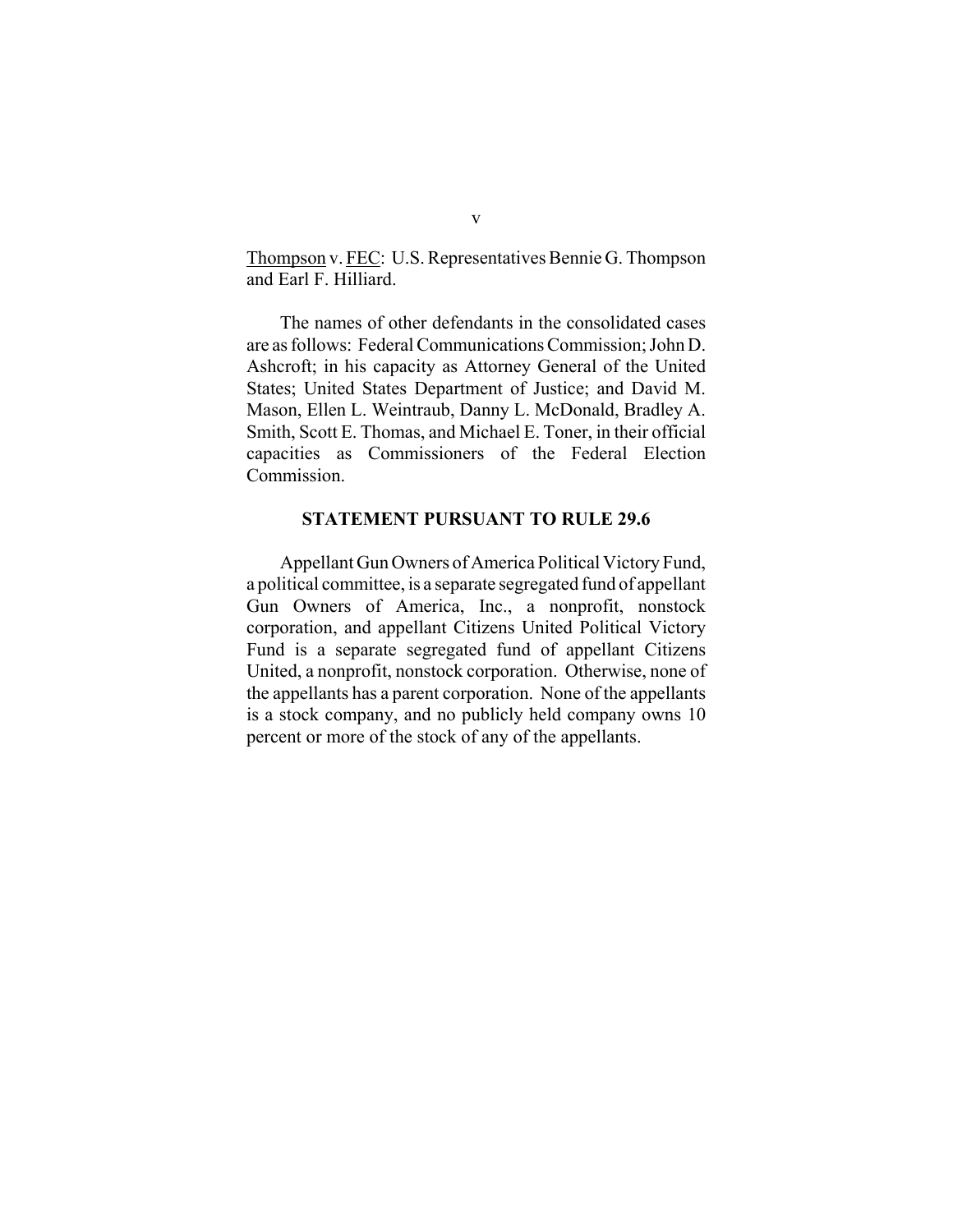## **TABLE OF CONTENTS**

## Page

|                 | QUESTIONS PRESENTED FOR REVIEW  i                                                                                                              |
|-----------------|------------------------------------------------------------------------------------------------------------------------------------------------|
|                 | PARTIES TO THE PROCEEDING  iii                                                                                                                 |
|                 | STATEMENT PURSUANT TO RULE 29.6  v                                                                                                             |
|                 |                                                                                                                                                |
|                 |                                                                                                                                                |
|                 |                                                                                                                                                |
|                 |                                                                                                                                                |
|                 | PERTINENT CONSTITUTIONAL AND STATUTORY                                                                                                         |
|                 |                                                                                                                                                |
|                 | THE QUESTIONS PRESENTED ARE SUBSTANTIAL 14                                                                                                     |
| $A_{-}$         | Paul Plaintiffs' Freedom of Press Claims Are<br>Discrete $\ldots \ldots \ldots \ldots \ldots \ldots \ldots \ldots \ldots \ldots \ldots \ldots$ |
| <b>B.</b>       | The Freedom of the Press Is Distinct from the<br>Freedoms of Speech and Association 15                                                         |
| $\mathcal{C}$ . | The Freedom of the Press Applies to Campaign                                                                                                   |
|                 | 1. Title II BCRA Violations of Freedom of the                                                                                                  |

vi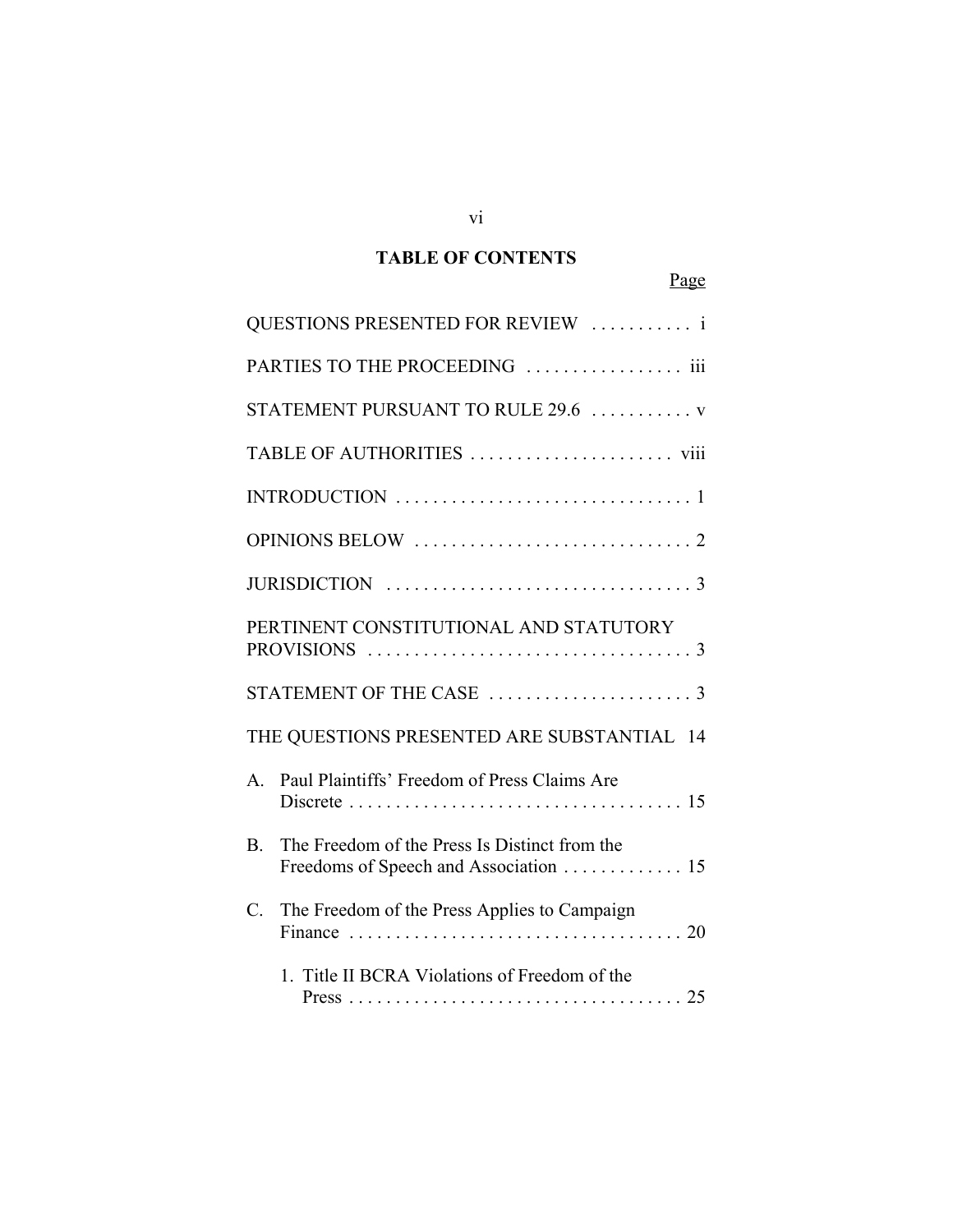# vii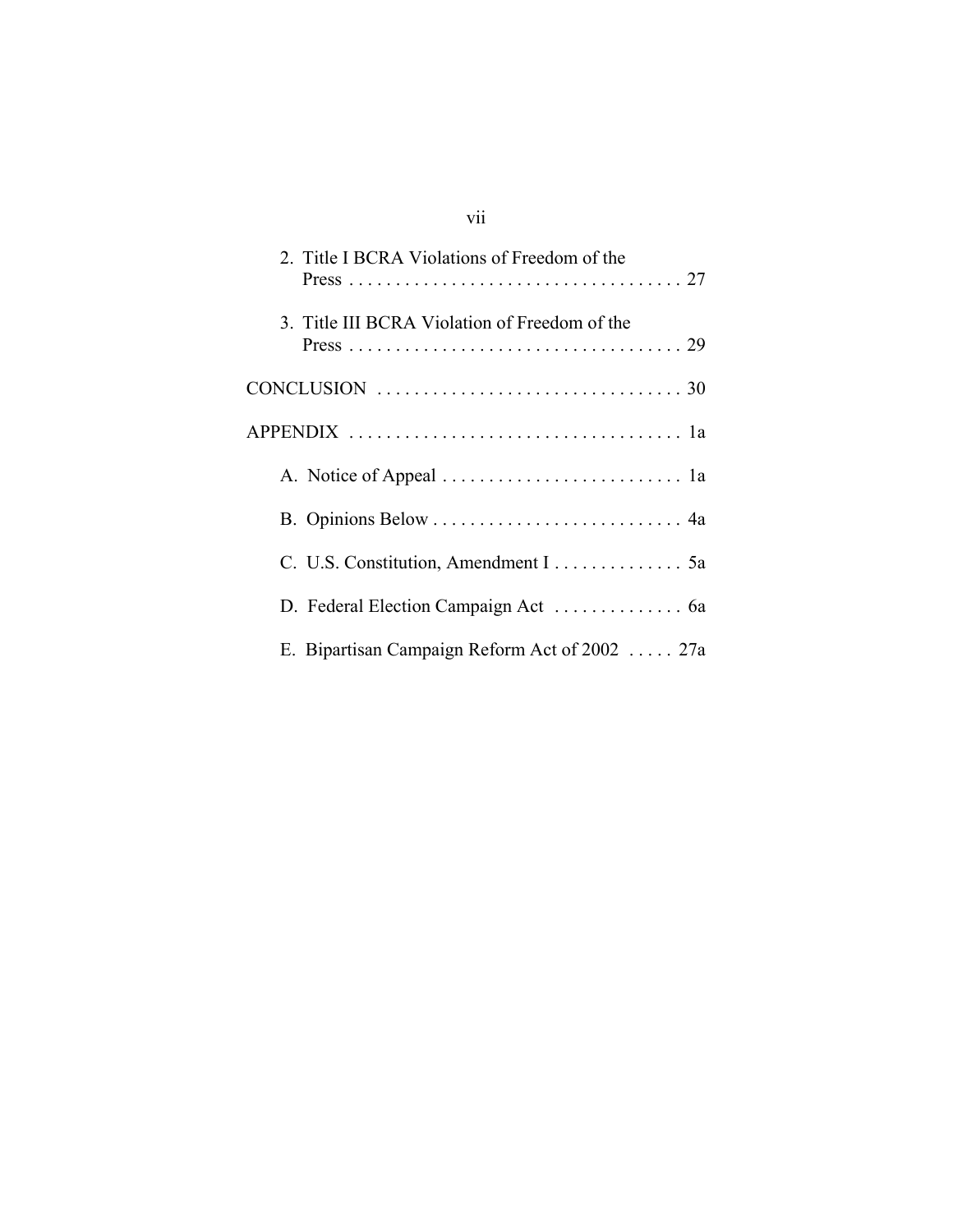## **TABLE OF AUTHORITIES**

viii

| <b>U.S. CONSTITUTION</b> |  |
|--------------------------|--|
|                          |  |

## *STATUTES*

## *CASES*

| Albertson v. Subversive Activities Control Board,                                         |
|-------------------------------------------------------------------------------------------|
|                                                                                           |
| Arkansas Writers' Project, Inc. v. Ragland, 481 U.S.                                      |
| $221 (1987) \ldots \ldots \ldots \ldots \ldots \ldots \ldots \ldots \ldots \ldots 19, 20$ |
| <b>Austin v. Michigan State Chamber of Commerce,</b>                                      |
|                                                                                           |
| Buckley v. Valeo, 424 U.S. 1 (1976)  4, passim                                            |
| Buckley v. Valeo, 519 F.2d 821 (D.C. Cir. 1975) 21                                        |
| <u>Burroughs</u> v. United States, 290 U.S. 534 (1934)  3                                 |
| CBS v.Democratic National Comm., 412 U.S. 94 (1973). 27                                   |
| FEC v. Colo. Rep. Fed. Election Campaign Comm.,                                           |
|                                                                                           |
| FEC v. Mass. Citizens for Life, 479 U.S. 238 (1986)  4                                    |
| FEC v. Phillips Publishing, Inc., 517 F. Supp. 1308                                       |
|                                                                                           |
| First National Bank of Boston v. Bellotti, 435 U.S.                                       |
| $765(1978)$<br>. 22                                                                       |
| Grosjean v. American Press Co., Inc., 297 U.S. 233                                        |
|                                                                                           |
| Hurley v. Irish-American Gay, Lesbian and                                                 |
| Bisexual Group of Boston, 515 U.S. 557 (1995)  30                                         |
| Lovell v. City of Griffin, 303 U.S. 444 (1938)  18                                        |
| McIntyre v. Ohio Elections Commission, 514 U.S.                                           |
| $334 (1995) \ldots \ldots \ldots \ldots \ldots \ldots \ldots \ldots \ldots \ldots 19, 30$ |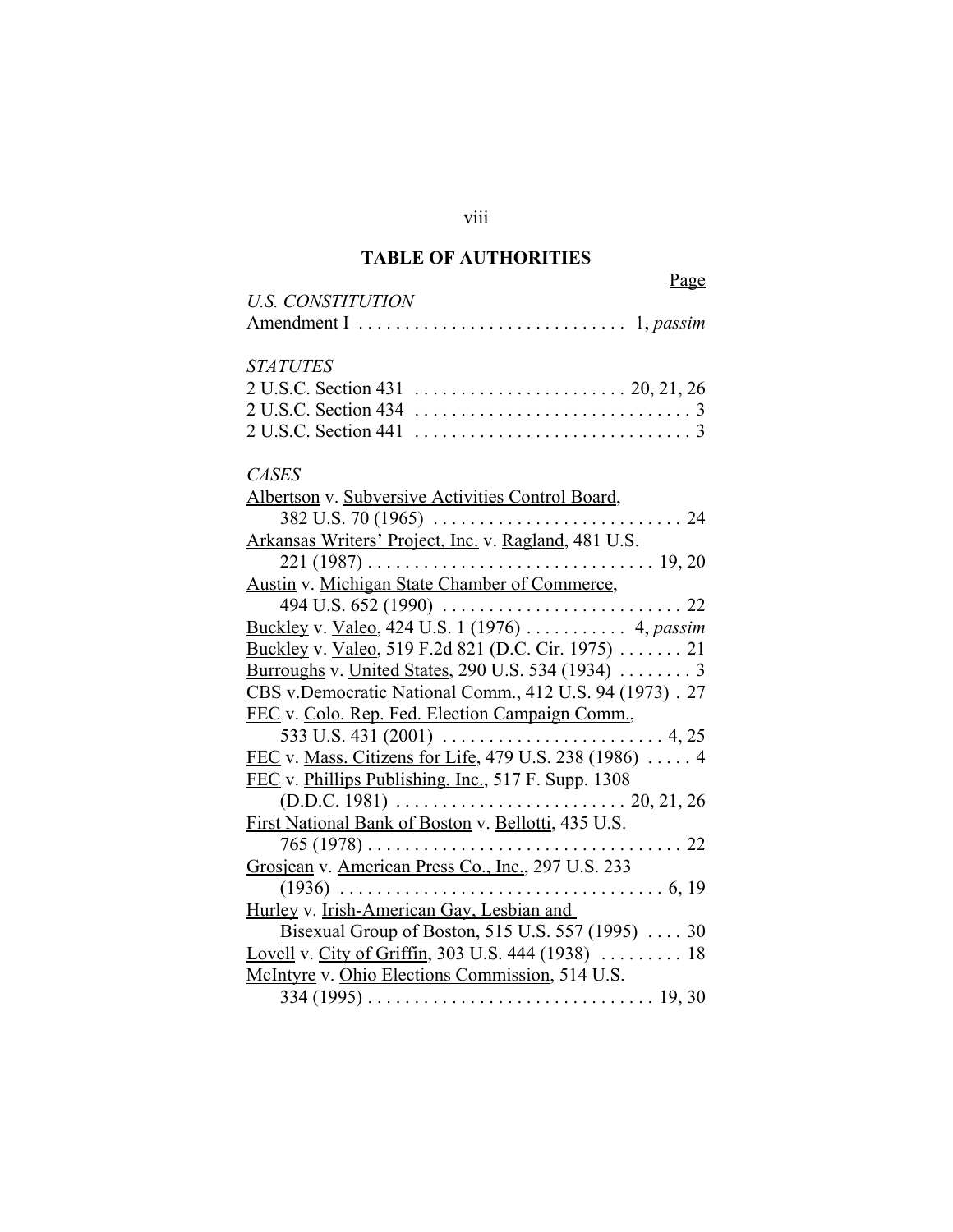| Miami Herald Publishing Co. v. Tornillo, 418 U.S.                                       |
|-----------------------------------------------------------------------------------------|
| $241 (1974) \ldots \ldots \ldots \ldots \ldots \ldots \ldots \ldots 6, p \text{ assim}$ |
|                                                                                         |
| New York Times v. United States, 403 U.S. 713                                           |
|                                                                                         |
| Nixon v. Shrink Missouri Gov't. PAC, 528 U.S.                                           |
|                                                                                         |
| Reader's Digest Association v. FEC, 509 F.Supp.                                         |
|                                                                                         |
|                                                                                         |
| Watchtower v. Village of Stratton, 536 U.S.150                                          |
|                                                                                         |
| Wright v. United States, 302 U.S. 583 (1938)  16                                        |
|                                                                                         |
| <b>BOOKS</b>                                                                            |
| IV W. Blackstone, Commentaries on the Laws of                                           |
| <i>England</i> (Univ. Chi, facs. ed. 1769) 19, 22                                       |
| IV J. Eliot, ed., The Debates in the Several State                                      |
|                                                                                         |
| St. G. Tucker, View of the Constitution of the                                          |
| United States with Selected Writings                                                    |
|                                                                                         |
|                                                                                         |
| <b>ARTICLES</b>                                                                         |
| "Bush Formally Starts 2004 Campaign," May 16, 2003,                                     |
| http://www.newsmax.com/archives/articles/                                               |
| $2003/5/16/151352$ .shtml<br>23                                                         |
|                                                                                         |
| <b>OTHER</b>                                                                            |

148 Cong. Rec. S2,114-16 (daily ed. March 20, 2002) . . . 25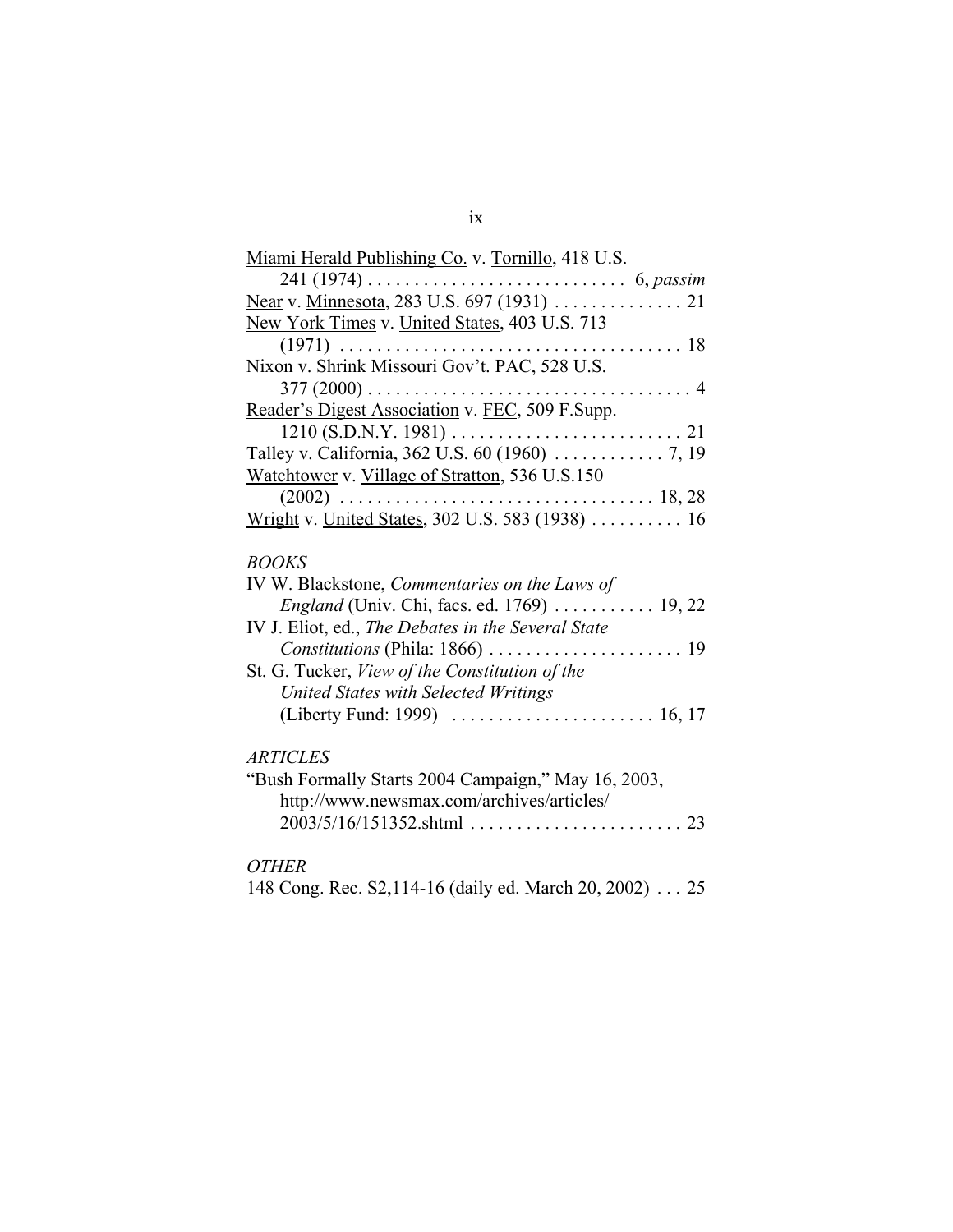## IN THE **Supreme Court of The United States**

 $\frac{1}{2}$ 

CONGRESSMAN RON PAUL, GUN OWNERS OF AMERICA, INC., GUN OWNERS OF AMERICA POLITICAL VICTORY FUND, REALCAMPAIGNREFORM.ORG, CITIZENS UNITED, CITIZENS UNITED POLITICAL VICTORY FUND, MICHAEL CLOUD, AND CARLA HOWELL, *Appellants*,

v.

FEDERAL ELECTION COMMISSION, *ET AL.*, \_\_\_\_\_\_\_\_\_\_\_\_\_\_\_\_ *Appellees.* 

On Appeal from the United States District Court for the District of Columbia

**\_\_\_\_\_\_\_\_\_\_\_\_\_\_\_\_** 

#### **JURISDICTIONAL STATEMENT**   $\frac{1}{2}$

#### **INTRODUCTION**

This case presents a freedom of the press challenge to several of the most intrusive provisions of the growing body of federal campaign finance law. The appellants, known in the court below as the "Paul Plaintiffs" — Congressman Ron Paul, Gun Owners of America, Inc., Gun Owners of America Political Victory Fund, RealCampaignReform.org, Citizens United, Citizens United Political Victory Fund, Michael Cloud, and Carla Howell — allege that the Bipartisan Campaign Reform Act of 2002 ("BCRA"), and many of the amendments to the Federal Election Campaign Act of 1971 ("FECA") wrought by BCRA, violate their rights guaranteed by the freedom of the press of the First Amendment of the United States Constitution.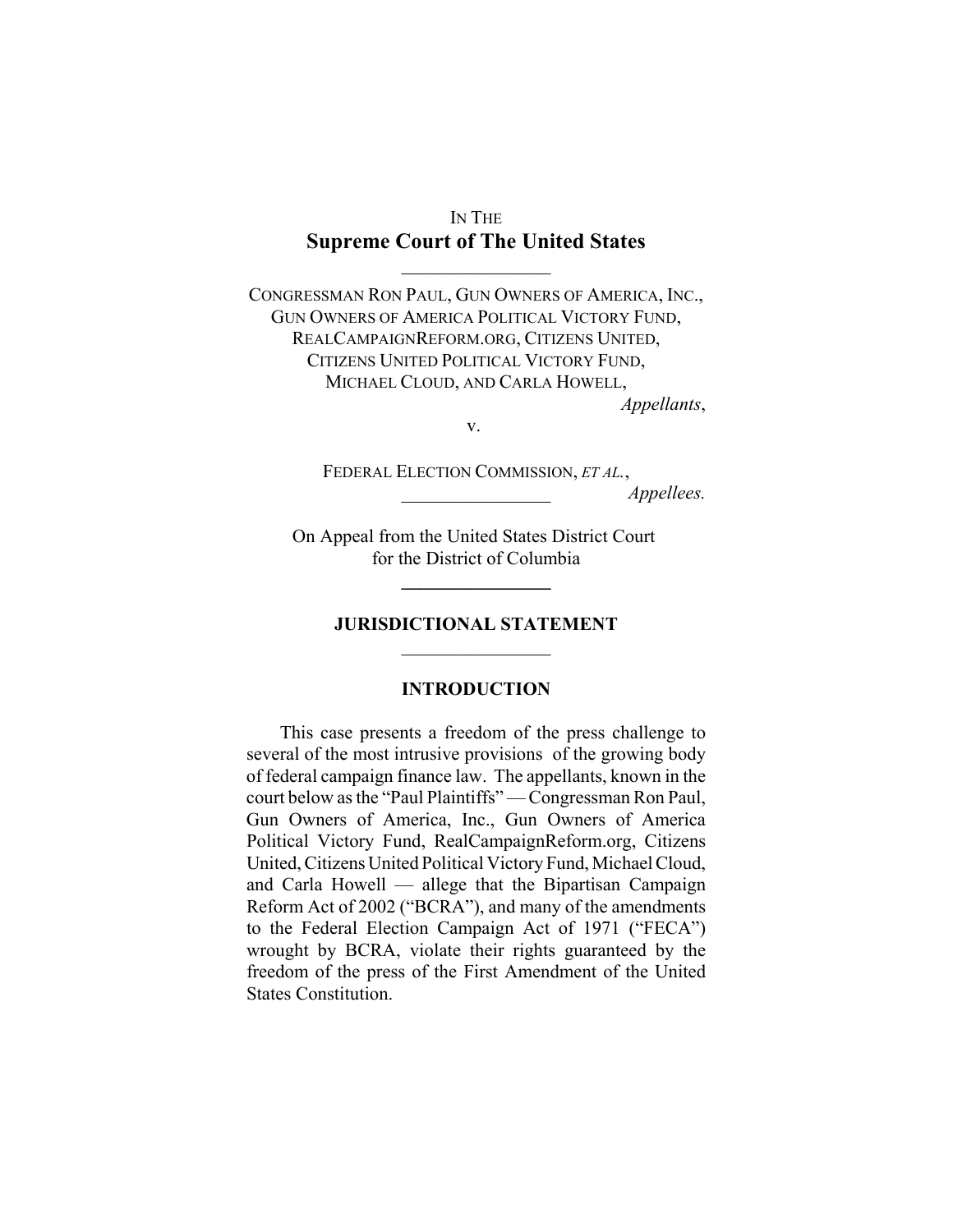The district court rejected the Paul Plaintiffs'discrete press challenge, ruling, as a matter of law, that the Paul Plaintiffs' rights under the freedom of the press are governed by a standard no higher than, and no different from, the compelling interest test developed in First Amendment litigation involving free speech and association. *Per Curiam Op.* at 106-13. Although certain BCRA provisions were determined to be unconstitutional as violative of other First Amendment guarantees, many BCRA/FECA provisions were sustained, including virtually all of those provisions challenged by the Paul Plaintiffs.

The effect of the district court's ruling is to retain and enlarge unconstitutionally invasive federal campaign finance laws, abridging freedom of the press as well as curtailing core political speech throughout the country, and leaving the area of campaign finance regulation in disarray. This is a vital First Amendment case that demands this Court's attention and review.

Appellants request and urge this Court to note probable jurisdiction on the questions presented herein, and to reverse the district court on each of those questions.

#### **OPINIONS BELOW**

The three-judge district court issued its judgment, along with four opinions which were filed on May 2, 2003: a *per curiam* opinion joined by two of the judges, and individual opinions by each of the three judges. None of the opinions is reported. Pursuant to this Court's Order of May 15, 2003, the appellants are submitting jointly the district court's opinions, in the form of a Joint Appendix. *See* Appendix hereto ("App.") 4a.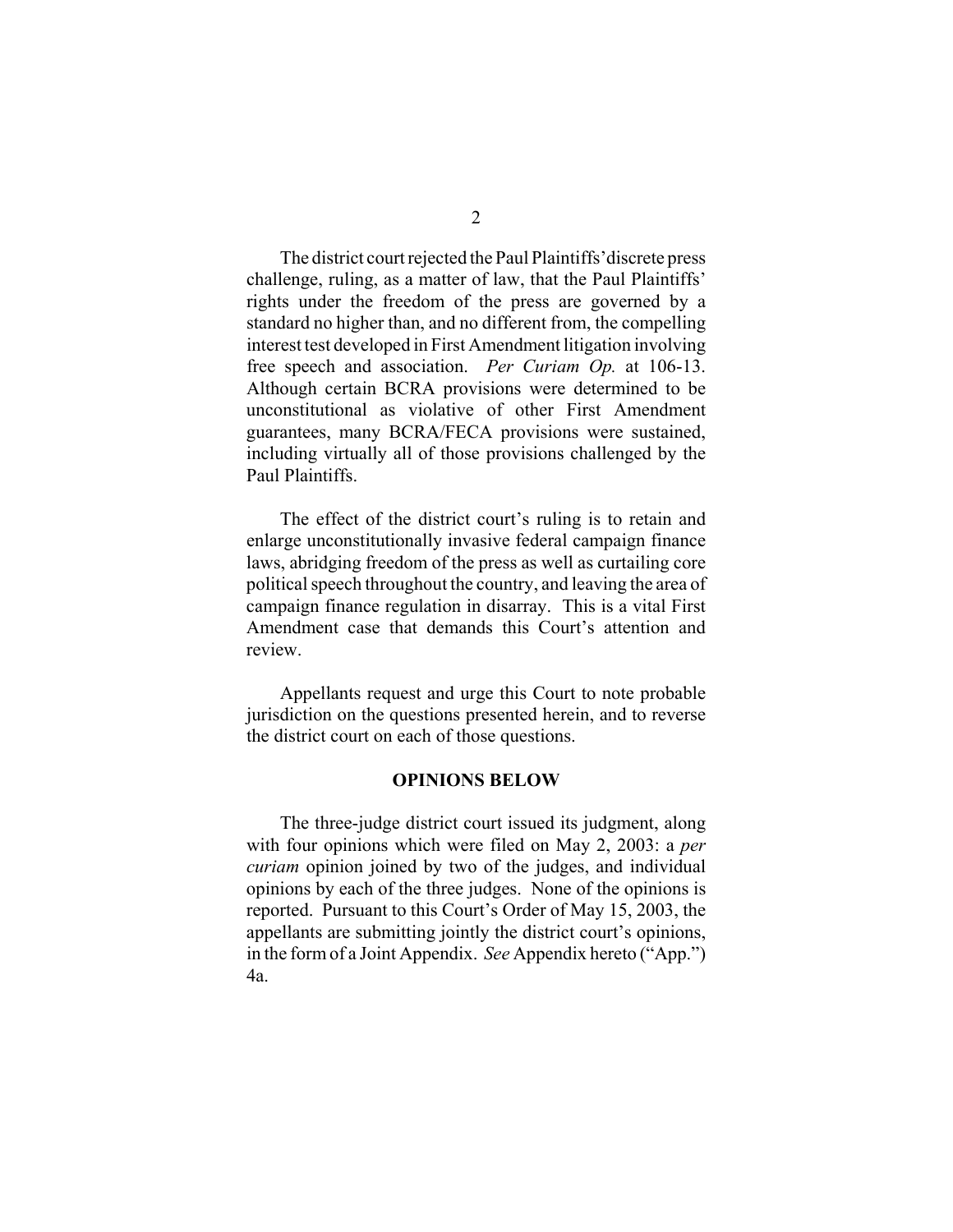#### **JURISDICTION**

The district court issued its opinions and judgment on May 2, 2003. Appellants timely filed their Notice of Appeal on May 7, 2003. This Court has appellate jurisdiction pursuant to Section 403(a)(3) of the Bipartisan Campaign Reform Act of 2002, Pub. L. No. 107-155, 116 Stat. 81, 114. Appellants' Notice of Appeal is reprinted at App. 1a.

#### **PERTINENT CONSTITUTIONAL AND STATUTORY PROVISIONS**

The First Amendment to the United States Constitution is reprinted at App. 5a.

Sections 434 and 441 of Title 2 of the United States Code (FECA prior to BCRA's amendments), are set forth at App. 6a.

The Bipartisan Campaign Reform Act of 2002, Pub. L. No. 107-155, 116 Stat. 81, is reprinted at App. 27a.

#### **STATEMENT OF THE CASE**

1. Federal campaign finance regulation, including laws licensing entry into the marketplace of ideas generated by campaigns for election to federal office, appears to have been attempted by Congress, for the first time, only in the second half of the twentieth century, with passage of the Federal Election Campaign Act of 1971 (and its extensive 1974 Amendments). *See* 2 U.S.C. Section 431, *et seq*. Previously, certain federal statutes had been enacted affecting certain rights of certain "persons." *See, e.g.*, Burroughs v. United States, 290 U.S. 534 (1934). FECA was Congress's first comprehensive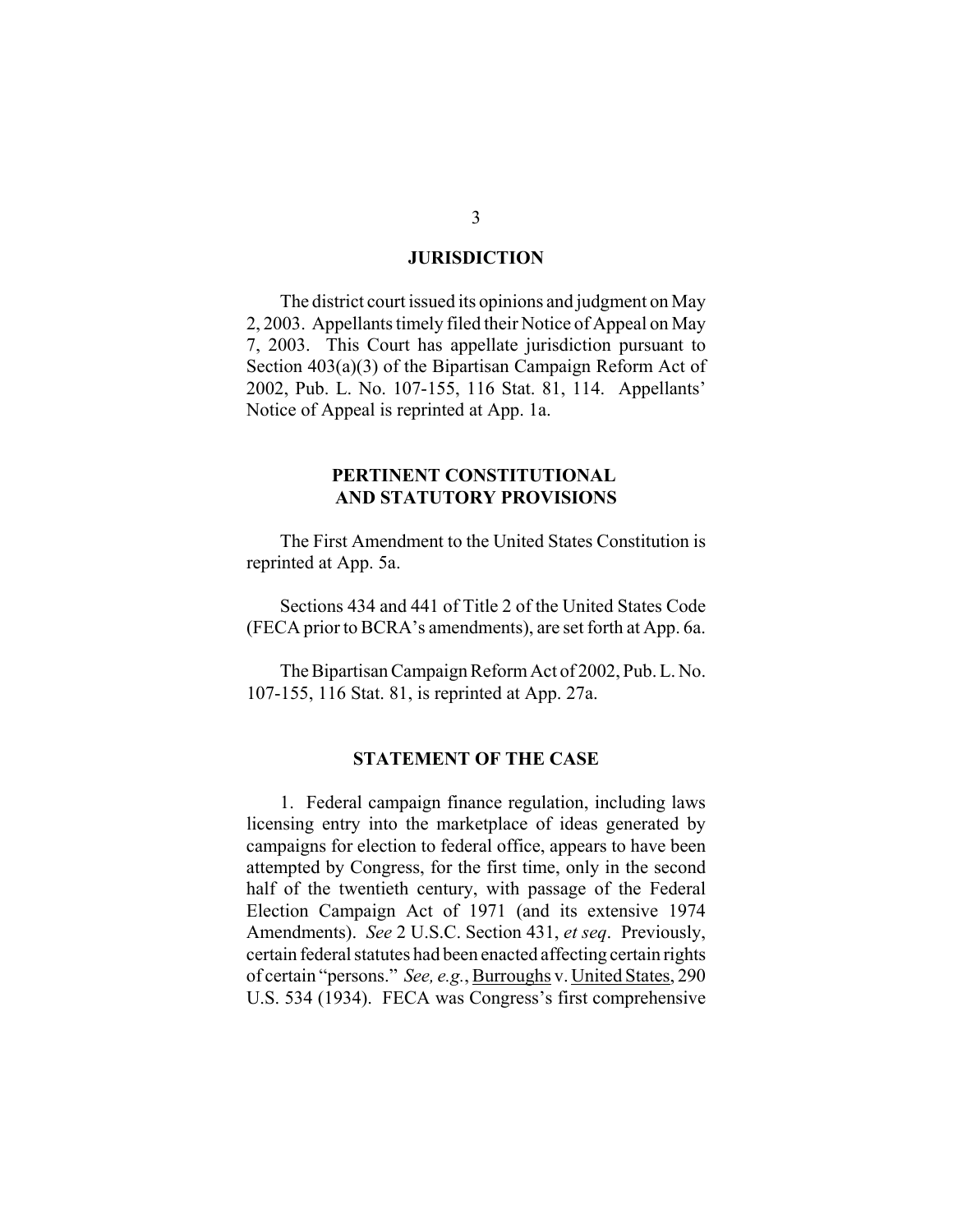effort to take control of federal "electioneering," including the establishment of an administrative agency with power to enforce a complete panorama of licensing restrictions, contribution and expenditure limitations, reporting and disclosure requirements, backed up by penalties both civil and criminal, for infractions of the new rules.

In Buckley v. Valeo, 424 U.S. 1 (1976), this Court found some of the original provisions of FECA unconstitutional abridgments of free speech and association. For nearly a generation, the Buckley decision has guided this Court, and the lower federal courts, in the application of free speech and association to the enforcement of FECA by the Federal Election Commission ("FEC"), and the enforcement of similar rules enacted by state legislatures to control the financing of election campaigns. *See, e.g.,* FEC v. Colo. Rep. Fed. Election Campaign Comm. (Colo. II), 533 U.S. 431 (2001); Nixon v. Shrink Missouri Gov't. PAC (Shrink PAC), 528 U.S. 377 (2000). Despite continued adherence to Buckley, three justices on this Court have urged that Buckley be overruled, observing most recently that the Court's application of Buckley has "offered only tepid protection to core speech and associational rights that our Founders sought to defend." Colo. II, 533 U.S. at 466 (Thomas, J., dissenting).

Indeed, the "strict scrutiny" standard of Buckley has proved to be a malleable tool, the application of which has turned on how strictly the courts are predisposed to scrutinize the application of a particular regulation to the facts of a case. *Compare* Shrink PAC, *supra*, with FEC v. Mass. Citizens for Life, 479 U.S. 238 (1986). Essentially, the application of Buckley has proved *ad hoc*, rather than principled, opening the door for Congress to extend the FEC's power by the enactment of the Bipartisan Campaign Reform Act which contains a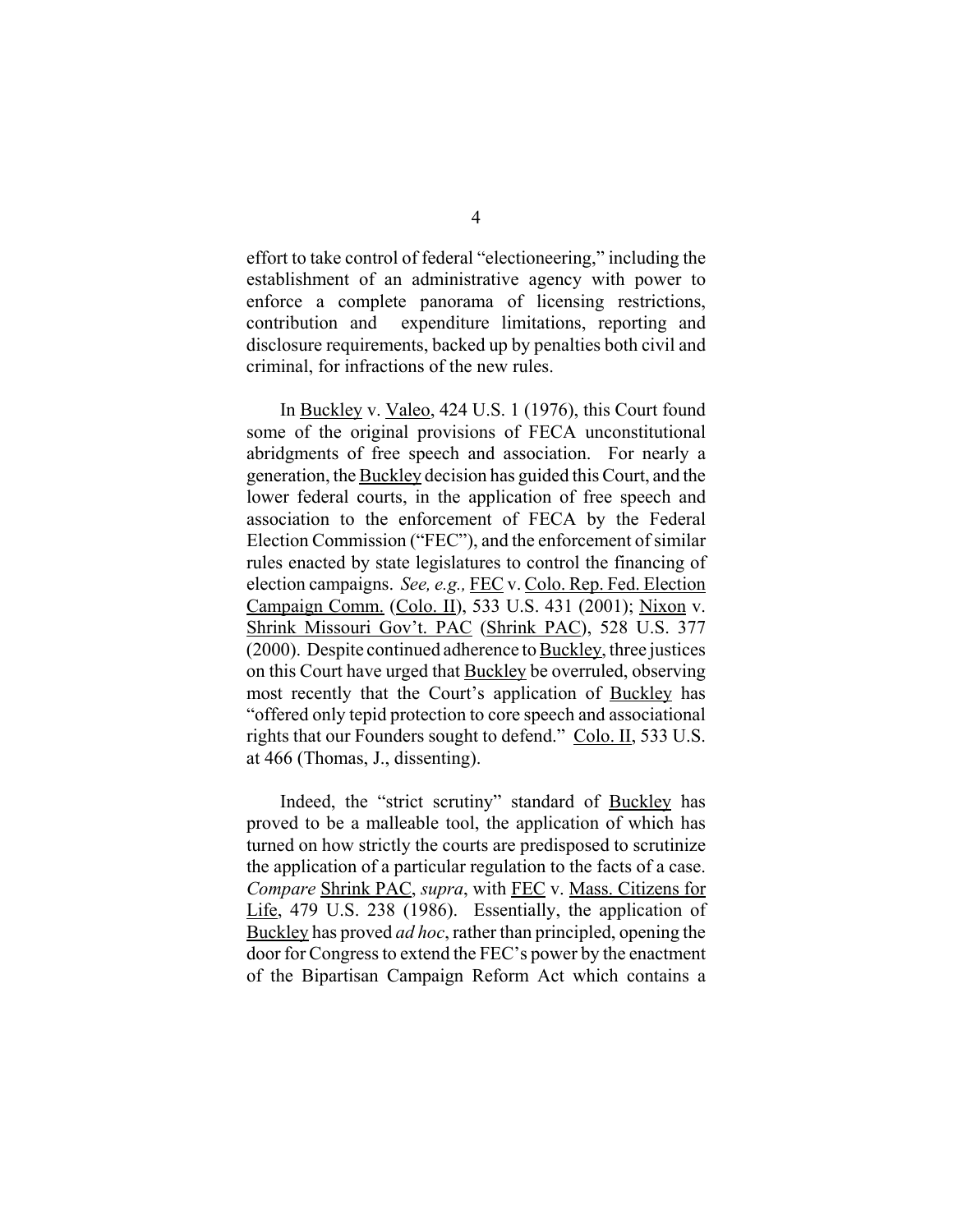number of novel encroachments upon the marketplace of ideas generated by campaigns for election to public office.

a. In an effort to sweep more and more contributions and expenditures in the marketplace of ideas generated by federal election campaigns within the licensing and regulatory power of the FEC, Title I of BCRA has extended the reach of federal campaign regulation in such a way as to place discriminatory controls upon political parties, federal and state officeholders, and candidates for federal and state office. For example, BCRA Title I, Section 101(a) (FECA Section 323(e)) prohibits a federal officeholder, or candidate for federal office, from "solicit[ing], receiv[ing], direct[ing], transfer[ing], or spend[ing] funds in connection with an election for Federal office ... unless the funds" are raised under the licensing and regulatory control of the FEC. In a similar manner, BCRA Title I prohibits any state or local officeholder or candidate for state or local office from "spend[ing] any funds..." (Section  $101(a)$  (FECA Section 323(f))) for "a public communication that refers to a clearly identified candidate for Federal office ... and that promotes or supports a candidate for that office, or attacks or opposes a candidate for that office (regardless of whether the communication expressly advocates a vote for or against a candidate)" (BCRA Section 101(b) (FECA Section  $301(20)(A)(iii))$ .

By these provisions, Congress has breached the wall that Buckley had raised limiting the reach of the FEC only to those communications that expressly advocate a vote for or against a particular candidate. Buckley, 424 U.S. at 42-44, n.52. In so doing, Congress has invited the FEC to exercise editorial control over the "public communications" of federal, state, and local officeholders, and candidates for election to federal, state, and local office in ways that would be impermissible if applied to a newspaper or magazine of general circulation for a news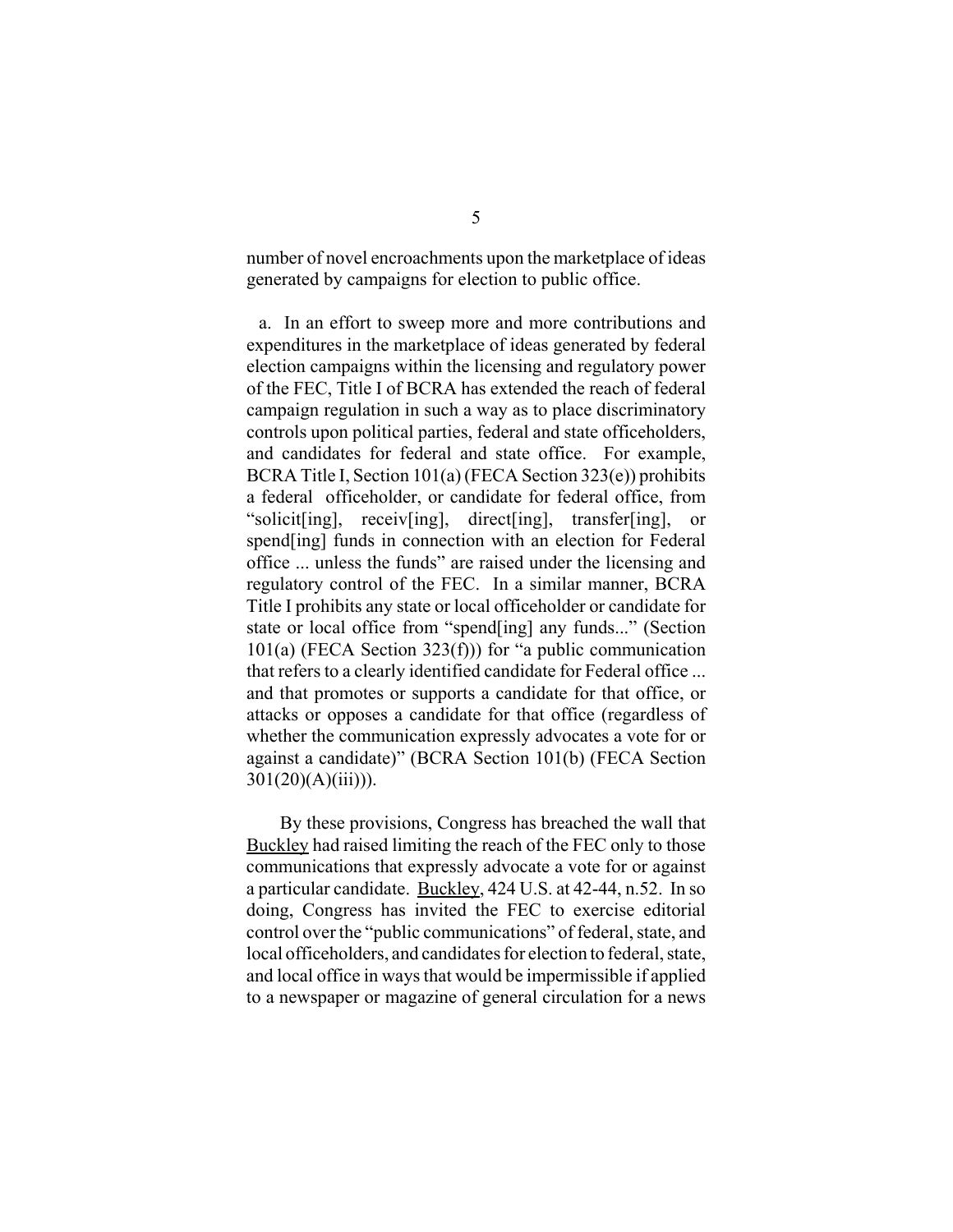story, editorial, or commentary "that promotes or supports a candidate .... or attacks or opposes a candidate." *See* Miami Herald Publishing Co. v. Tornillo, 418 U.S. 241 (1974).

b. In another effort to breach the Buckley wall between "express advocacy" and "issue advocacy," Title II of BCRA creates a whole new set of prohibitions and regulations extending the FEC's licensing power and editorial control over "electioneering communications," on the grounds that although such broadcast, cable, or satellite communications do not expressly advocate the election or defeat of a particular candidate, they profoundly affect the outcome of federal elections. In recognition that BCRA's effort to exercise editorial control over the discussion of issues in relation to a campaign for federal election was on shaky constitutional grounds, Congress not only offered a "fall-back" definition of "electioneering communications," but provided a number of exceptions, keeping the FEC's editorial hands off news stories, commentaries, and editorials "distributed through the facilities of any broadcasting station [not] owned or controlled by any political party, political committee, or candidate" (BCRA Section 201(a) (FECA Section 304 $(f)(3)(B)(i)$ ) and affirming the FEC's editorial powers in relation to candidate debates (BCRA Section 201(a) (FECA Section  $304(f)(3)(B)(iii)$ )). In short, BCRA Title II, by means of the licensing power of the FEC, treats differentially persons and entities, allowing some to participate in the debate over the issues related to election campaigns without having to comply with BCRA contribution limits and prohibitions, disclosure requirements, and economic burdens, but not others, a differentiation that would never be constitutionally tolerated if applied to a newspaper or magazine of general circulation. *See* Grosjean v. American Press Co., Inc., 297 U.S. 233 (1936).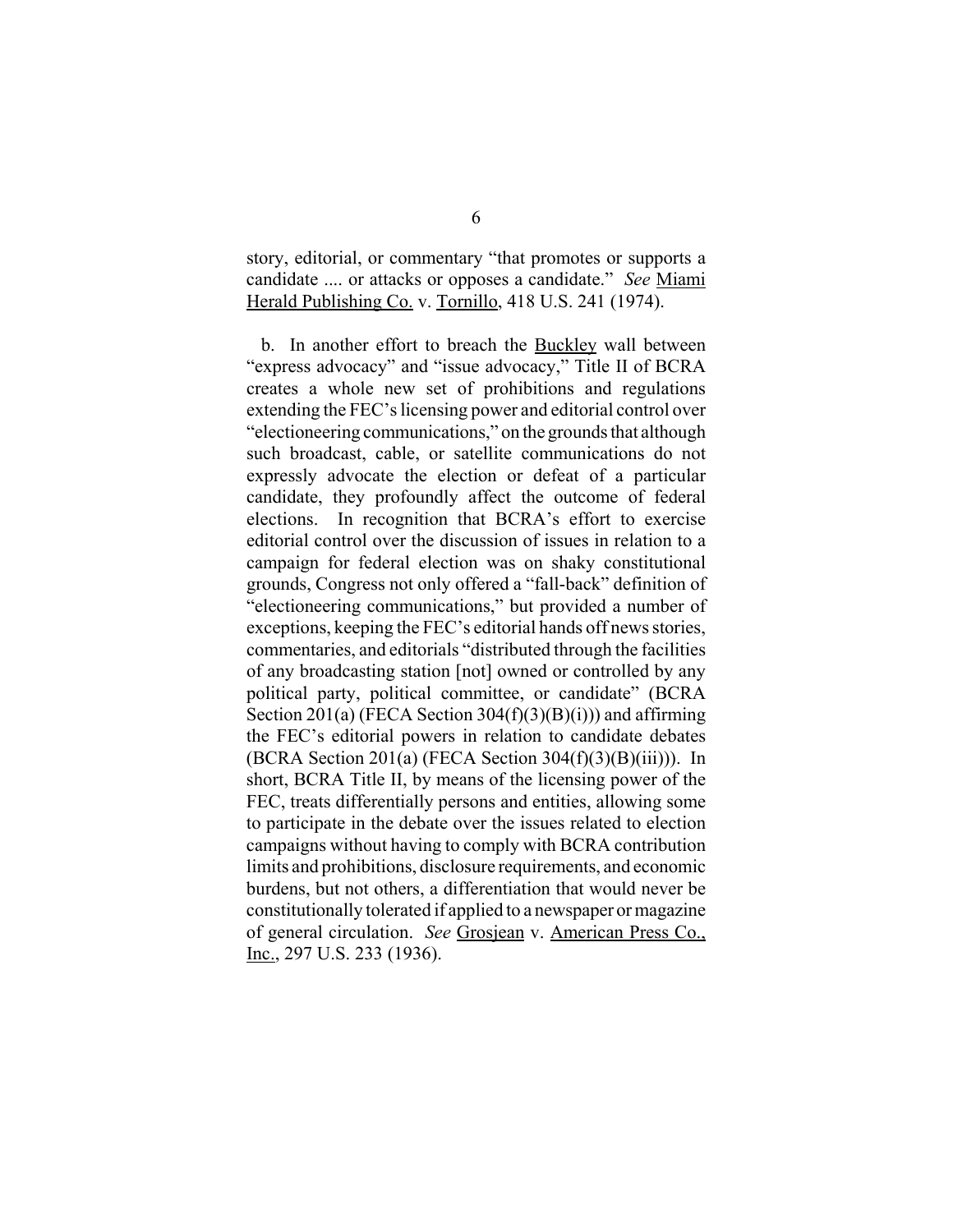c. In order to obtain the necessary support for BCRA Titles I and II, Congress raised the FECA individual contribution limit to individual candidate campaigns per election from \$1,000 to \$2,000, indexing the limit to inflation. BCRA Title III, Section 307(a). Even with this increase, Congress continued to impose significant editorial control upon individual candidate campaigns, limiting both the quality and quantity of campaign communications, as well as forcing disclosure of the identities of contributors, consequences that would be constitutionally intolerable under such rulings as Miami Herald, *supra*, and Talley v. California, 362 U.S. 60 (1960).

2. BCRA was enacted on March 27, 2002. Eleven separate complaints were filed in the United States District Court for the District of Columbia challenging its constitutionality. The cases were consolidated by the threejudge panel assigned to hear them, and the parties were ordered to conduct discovery and submit their cases-in-chief, supporting briefs and opposition and reply briefs on an expedited basis over the course of approximately six months. The fully-submitted cases were argued before the court below on December 4-5, 2002. On May 2, 2003, the district court issued four separate opinions — a *per curiam* opinion and an opinion of each of the three judges on the panel — upholding certain BCRA provisions, striking down certain other BCRA provisions, and dismissing challenges to certain other BCRA provisions for nonjusticiability and lack of standing.

3. Appellants, the Paul Plaintiffs, present unique challenges to the constitutionality of BCRA/FECA, having relied exclusively upon the freedom of the press, rather than invoking the free speech and association standards relied on in Buckley. Although they participated collectively with most of the other plaintiffs regarding procedural undertakings, their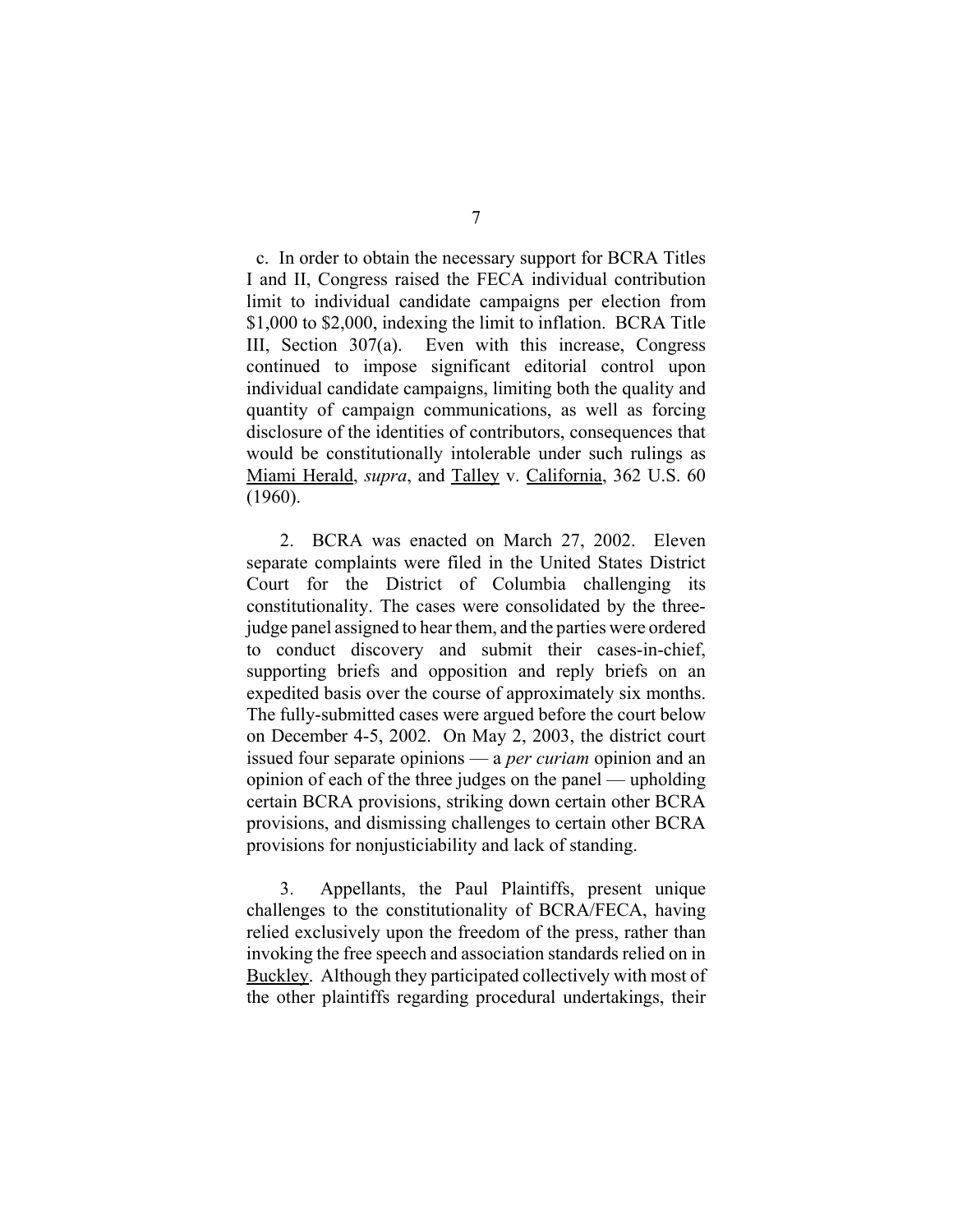substantive presentation was distinct, and the district court permitted them to brief the issues separate and apart from the other plaintiffs in the consolidated cases below. *See Per Curiam Op.* at 56. Although the district court addressed the freedom of the press legal claims of the Paul Plaintiffs by ruling them irrelevant as a matter law, the opinions below carry sparse mention of the evidentiary foundation for those claims. 1 Such evidence was admitted below through substantial fact and expert testimony, as follows: (i) the reports and declarations of three expert witnesses: **James C. Miller III, Ph.D.**, former

<sup>&</sup>lt;sup>1</sup> The Paul Plaintiffs' case was mentioned or discussed in the district courts' opinions at the following pages. *Per Curiam* Opinion: 5 (description of contents of opinion), 56 (description of briefing schedule), 81 (description of parties), 87 (findings re identities of plaintiffs Ron Paul and GOA), 88 (findings re identities of plaintiffs GOAPVF, RealCampaignReform.org (erroneously identified as "RealCampaignFinance.org"), CU, and CUPVF), 89 (findings re identities of plaintiffs Cloud and Howell), 106-113 (findings of law with regard to Paul Plaintiffs' free press claims), 115 (description of parties challenging BCRA section 201), 170 (conclusion); Judge Henderson's Opinion: 11 (description of parties), 40 (identification of press claims re corporate disbursements for "electioneering communications"), 54 (identification of free press challenges to BCRA Section 101), 58 (identification of free press challenges to \$2,000 contribution limit), 111 (citing declarations of Paul Plaintiffs witnesses Boos and Pratt with respect to the limited ability of PACs to finance electioneering communications), 227 (not deciding free press challenges to BCRA Sections 201, 203-204), 242 (not deciding free press challenges to BCRA Section 212), 325 (rejecting free press challenge to BCRA Section 101(a) (FECA Section 323(e)), 339-42 (determining no Article III standing with regard to indexing of contribution limit increase); Judge Kollar-Kotelly's Opinion: 229, 397 (plaintiff Ron Paul deposition to support opinion that outside issue ads in 2000 were intended to influence elections), 334-36 (witness Pratt declaration regarding determination that primary definition of "electioneering communications" not overbroad), 471 (equal protection and free press challenge to BCRA/FECA media exemption); and Judge Leon's Opinion: 257-258 (plaintiff Ron Paul deposition to support opinion that outside issue advertisements in 2000 were intended to influence elections), 333 (citing Pratt declaration regarding radio advertisement in 2002 within 30 days of primary in New Hampshire).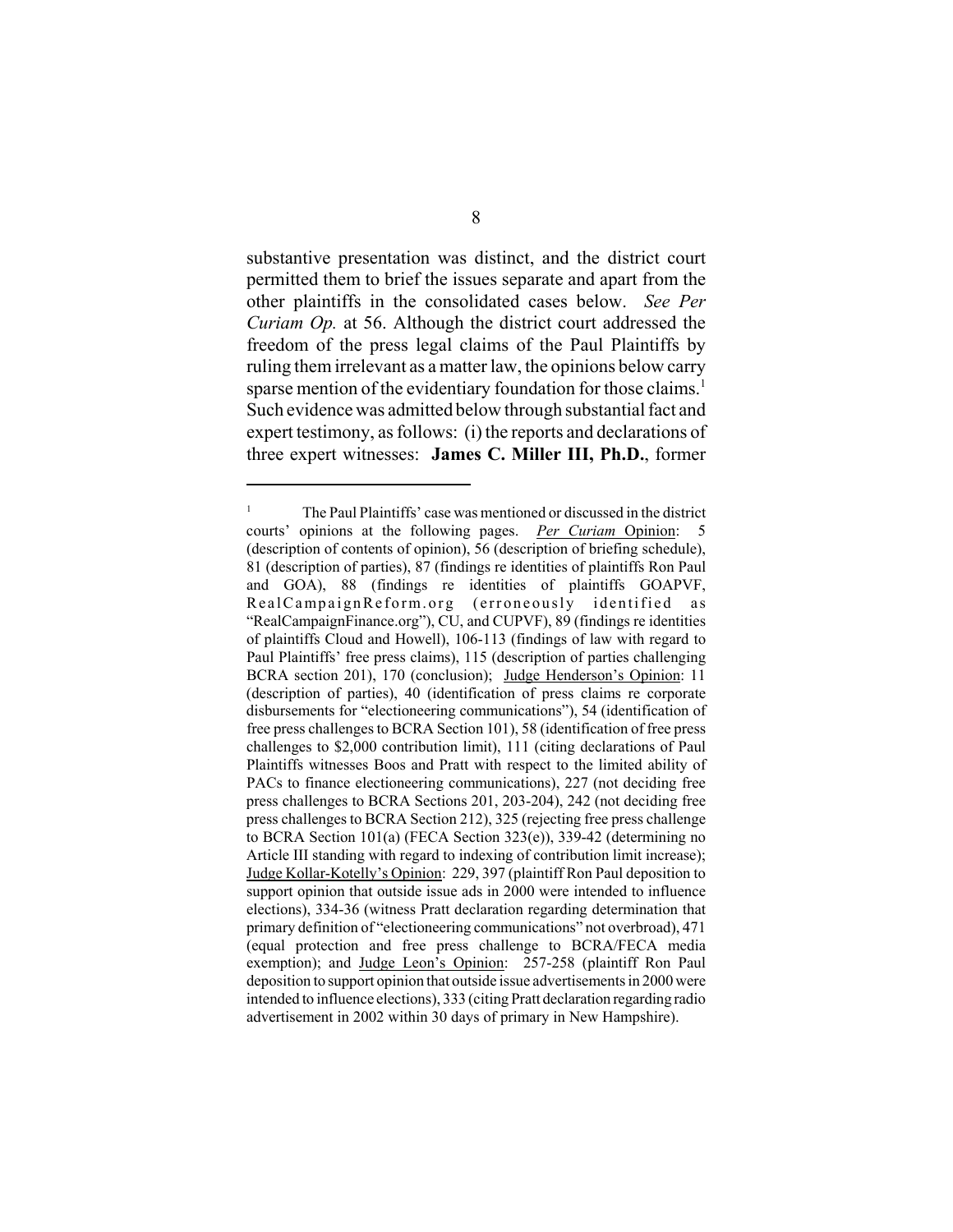Chairman of the Federal Trade Commission and Director of the Office of Management and Budget; **Perry Willis**, former Director, Libertarian Party and Campaign Manager, Harry Browne, Libertarian for President 2000; and **Walter J. Olson, CPA**, campaign finance practitioner; and (ii) 11 fact witnesses: **Congressman Ron Paul**; **Mark Elam**, Campaign Manager of Paul for Congress; **Tom Lizardo**, Chief of Staff, Congressman Ron Paul; **Lawrence D. Pratt**, Executive Director, Gun Owners of America, Inc.; **James H. Babka, Jr.**, President, RealCampaignReform.org; **Michael Boos, Esquire**, General Counsel, Citizens United; **David N. Bossie**, President, Citizens United; **Michael Cloud**, Libertarian Party candidate for U.S. Senate from Massachusetts in 2002; **Carla Howell**, Libertarian Party candidate Governor of Massachusetts in 2002; **Anonymous Witness No. 1**, a donor who contributes less to federal candidates than the reporting threshold to avoid disclosure of his identity; and **Anonymous Witness No. 2,** a donor who would contribute to federal candidates more than \$1,000 per election under current law, or \$2,000 per election under BCRA, if it were legal to do so.

Combined, these witnesses presented the facts, as follows:

a. Appellant Ron Paul is a Member of the United States House of Representatives from the 14<sup>th</sup> Congressional District of Texas. He is a member of the Republican Party, and was the Republican nominee in 2002 for the congressional seat he now holds. Congressman Paul, in addition to his own activities as a voter and contributor to other organizations and candidates, conducts a number of "general press" activities as a candidate for federal office. Congressman Paul testified, *inter alia*, how FECA/BCRA operated as a prior restraint upon him and his campaign committee, requiring them, prior to entering into the marketplace of ideas related to his campaigns for election to federal office, to secure a license from, and submit to the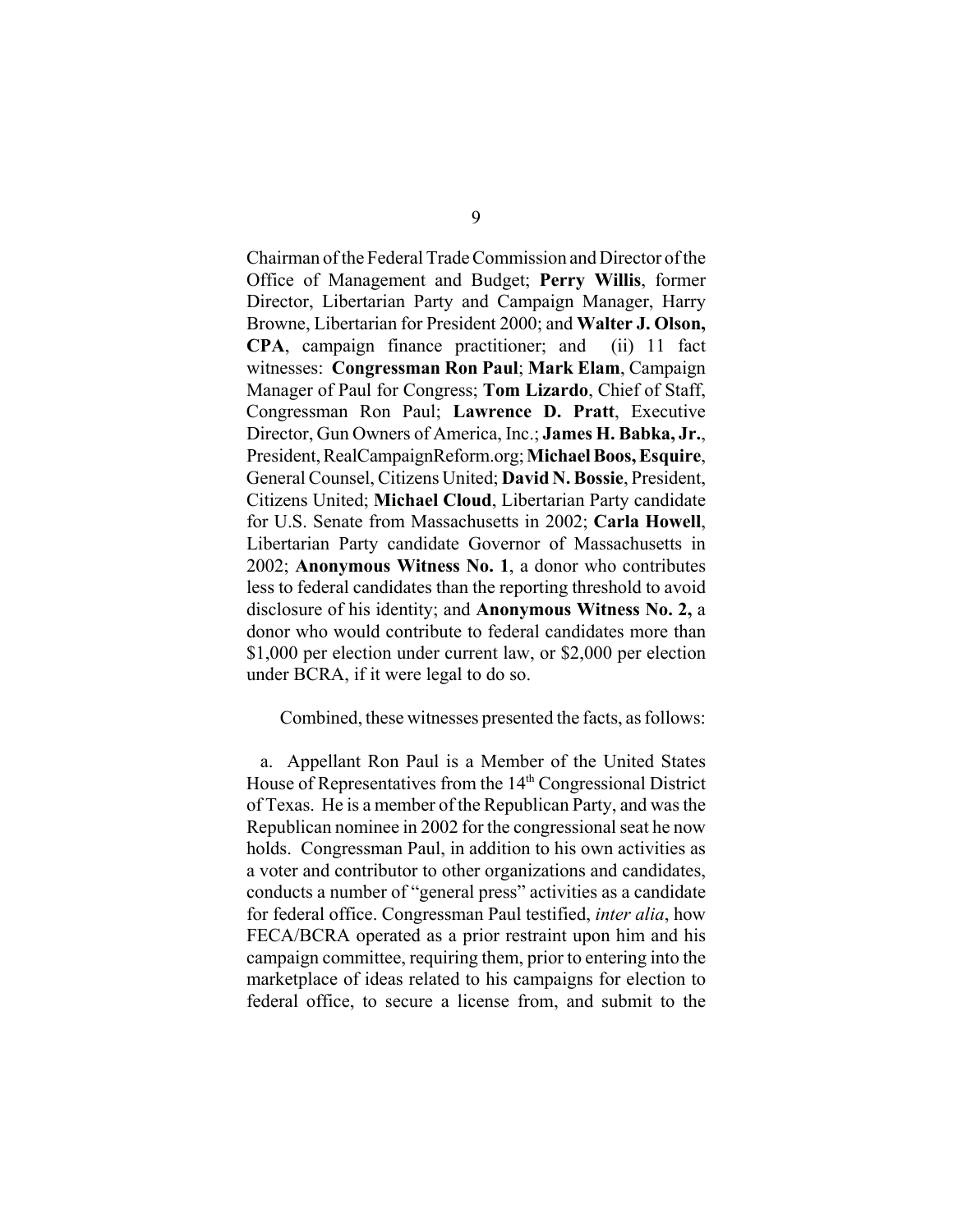editorial supervision and control of, the FEC. Congressman Paul also testified that the continuing and increased discriminatory burdens of such laws — including contribution limitations, soft money limits, campaign coordination rules, and "electioneering communications" — would substantially and adversely impact his ability to engage in a variety of communicative activities related to his campaigns for federal office. But for BCRA/FECA, Congressman Paul would be able to raise more money from individuals and organizations for communicative activities, as well as expand the range of fundraising events, receive more assistance from volunteers, and redirect resources now required to comply with FEC licensing, recordkeeping, and reporting requirements. Paul Decl. Paras. 14-18. *See also* Elam Decl. Paras. 5-12; Lizardo Decl. Paras. 3-5; Anonymous Witness No. 1 Decl. Paras. 2-9; Anonymous Witness No. 2 Decl. Paras. 3-8; Olson Expert Witness Decl. Paras. 7-11, 13; and Miller Expert Witness Decl. at 16-19.

b. Appellants Cloud and Howell also engage in "general press" activities similar to those engaged in by Congressman Paul, both as citizens and voters, and as candidates for federal and state office. Mr. Cloud and Ms. Howell , both members of the Libertarian Party, as well as respective federal and state candidates of the Libertarian Party in 2002, engage in press activities that have been, are, and will continue to be profoundly limited by the federal campaign laws embodied in BCRA/FECA. For example, Mr. Cloud and Ms. Howell, and their campaigns, promote (and seek to educate the public regarding) various policy issues and ideas, including the reduction of the size of government, abolition of the Massachusetts income tax, and the restoration of personal liberties, and both work with other Libertarian candidates for state and federal office. In fact, as 2002 federal and state Libertarian Party candidates, respectively, Mr. Cloud and Ms.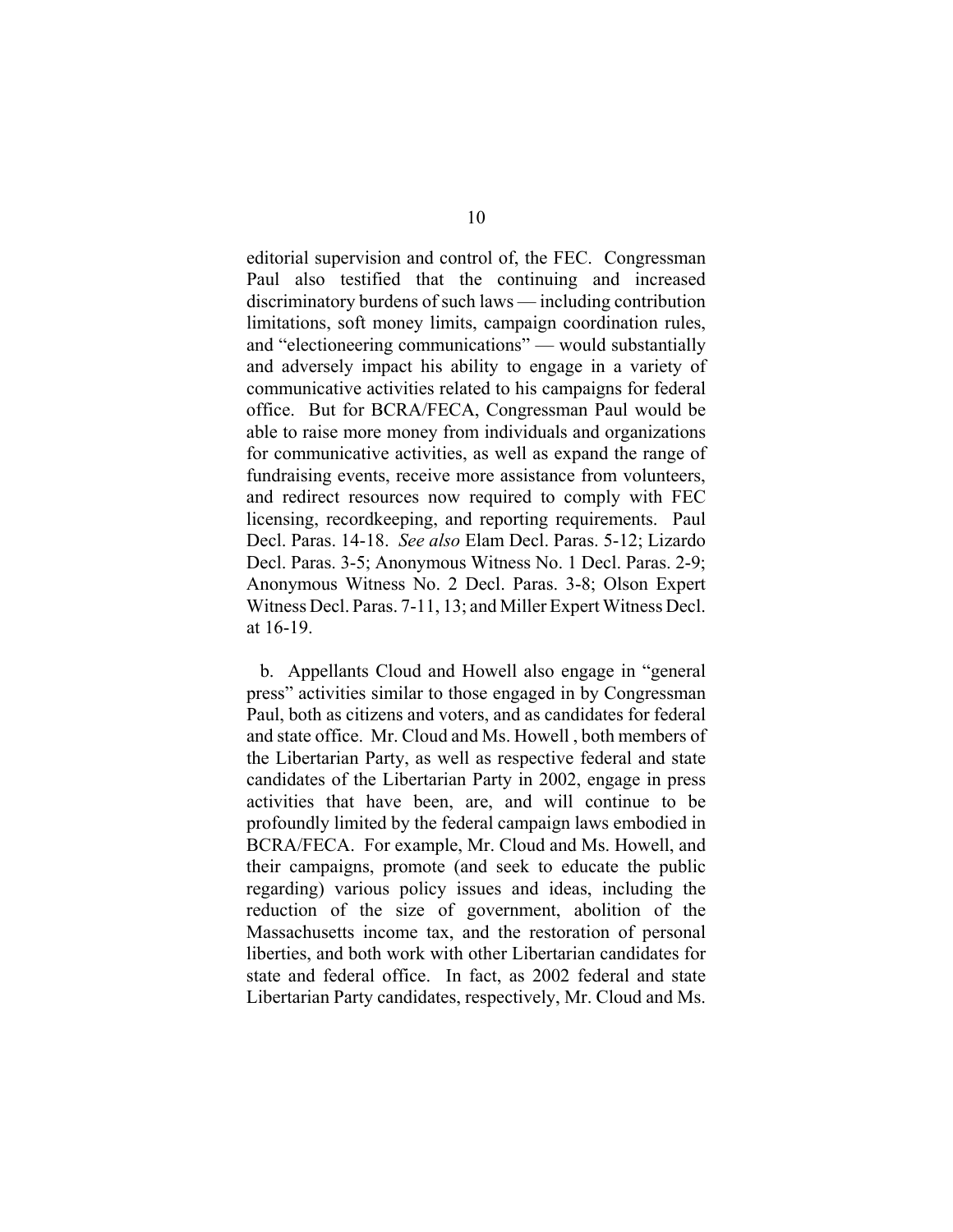Howell coordinated certain campaign activities with one another in the 2002 federal election cycle, which would be prohibited by BCRA's Title I "soft money" rules. The press campaign activities of both Mr. Cloud and Ms. Howell in the past have been restrained, economically burdened, and adversely impacted by the laws limiting campaign contributions and requiring registration, reporting, and disclosure, which will be exacerbated under BCRA/FECA. Mr. Cloud's and Ms. Howell's press activities are adversely impacted especially by the discriminatory effects of the FECA with respect to the institutional media, because they are involved with a "third party." Cloud Decl. Paras. 1-2, 7-17, 19-20, 23-28; Howell Decl. Paras. 7-20; Willis Expert Witness Decl. Paras. 6-10.

c. Appellants Gun Owners of America, Inc. ("GOA"), RealCampaignReform.org ("RCR"), and Citizens United ("CU"), are separate nonpartisan, nonprofit, nonstock educational/advocacy organizations which, by their respective undertakings, engage in "general press" activities. GOA and CU spend significant funds for communications on issues related to federal election campaigns during periods, *inter alia*, just prior to federal primary and federal general elections, utilizing broadcast, cable, and satellite facilities. GOA and CU also communicate with the public by means of mailed and telefaxed letters, messages and articles on their Internet web sites, audio tapes, videotapes, and radio and television broadcasts to the public. The press activities of both GOA and CU include engaging in issue advocacy, by means of communications which will constitute prohibited and/or highly regulated "electioneering communications" as that term is defined by both the primary and back-up definitions in BCRA  $(BCRA Section 201(a) (FECA Section 304(f)(3)(A)))$ . Bossie Decl. Para. 5; Boos Decl. Paras. 8, 11-14; Pratt Decl. Paras. 10, 13, 16-19. RCR, which was formed in 2000, does not have the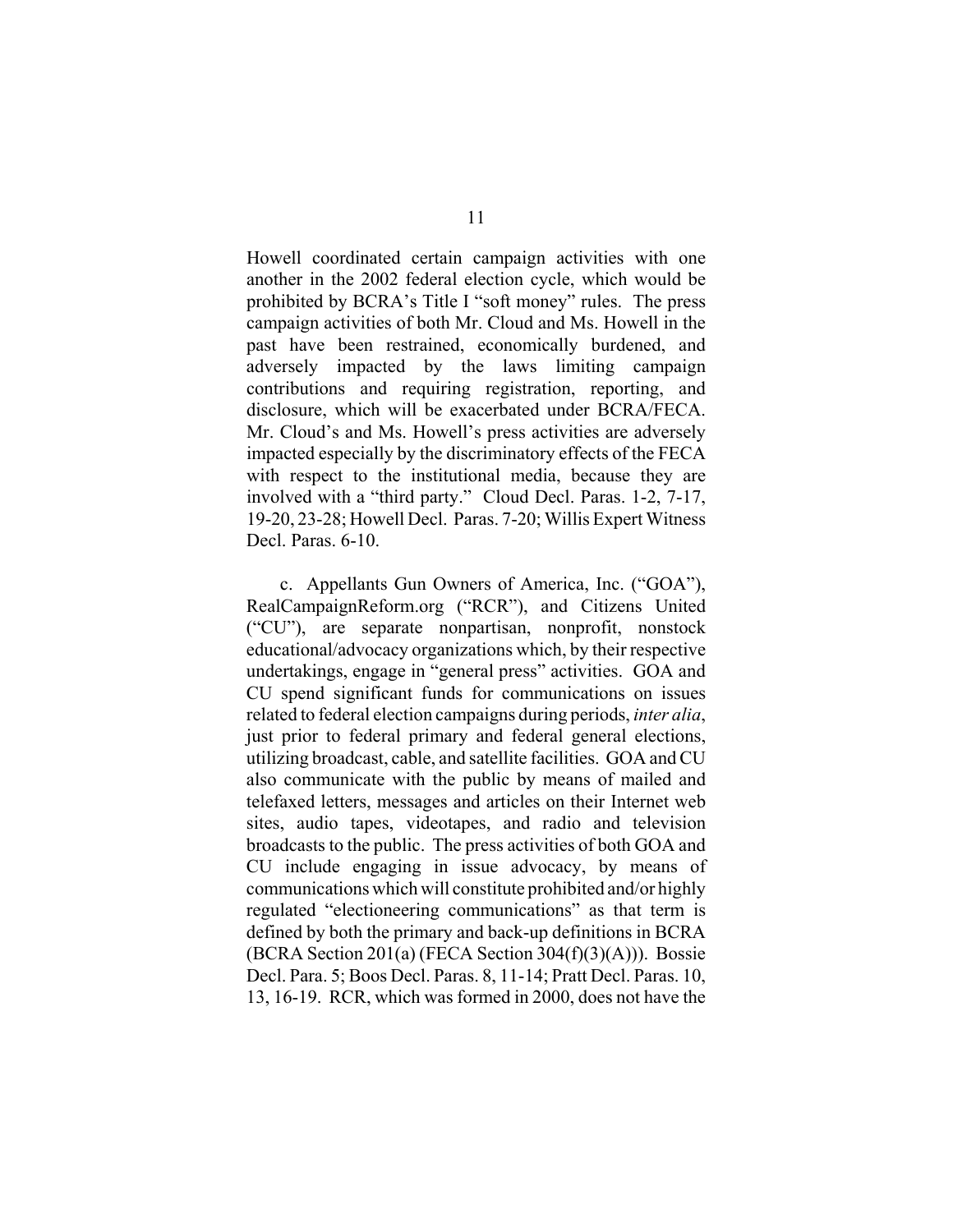many years of press activities that GOA and CU have, but it regularly distributes educational communications by e-mail to a contributor list of 15,000; it also has engaged in developing communications to the public by radio broadcast which would constitute "electioneering communications" as defined by BCRA. Babka Decl. Para. 9. The communications to the public of GOA, RCR, and CU that are in evidence do not constitute "express advocacy" within the meaning of federal election law, but rather "issue advocacy." Likewise, the types of communications that GOA, RCR, and CU are prohibited by BCRA/FECA from broadcasting do not constitute "express advocacy." Additionally, GOA, RCR, and CU are negatively impacted by BCRA/FECA with respect to their working relationships with federal officeholders. For example, both GOA and CU solicit funds through direct mail endorsed by Members of Congress who support the goals of those organizations. RCR has not yet reached that stage of its development, but would like to engage in such communications in the future. BCRA/FECA would effectively prohibit such communications, and thus would substantially interfere with such press activities. Paul Plaintiffs Proposed Findings of Fact, Paras. 3, 5, 6, 14, 15.

d. Appellants Gun Owners of America Political Victory Fund ("GOAPVF") and Citizens United Political Victory Fund ("CUPVF") are multicandidate "political committees," independent of any political party and are the federallyregistered, connected political committees of appellants GOA and CU, respectively. Paul Plaintiffs Proposed Findings of Fact, Paras. 4, 7.

e. BCRA/FECA subjects appellants' "general press" activities to a system of federal licensure. Appellants Paul, Cloud, and Howell, who have been federal candidates, have been required to file a "statement of organization" with the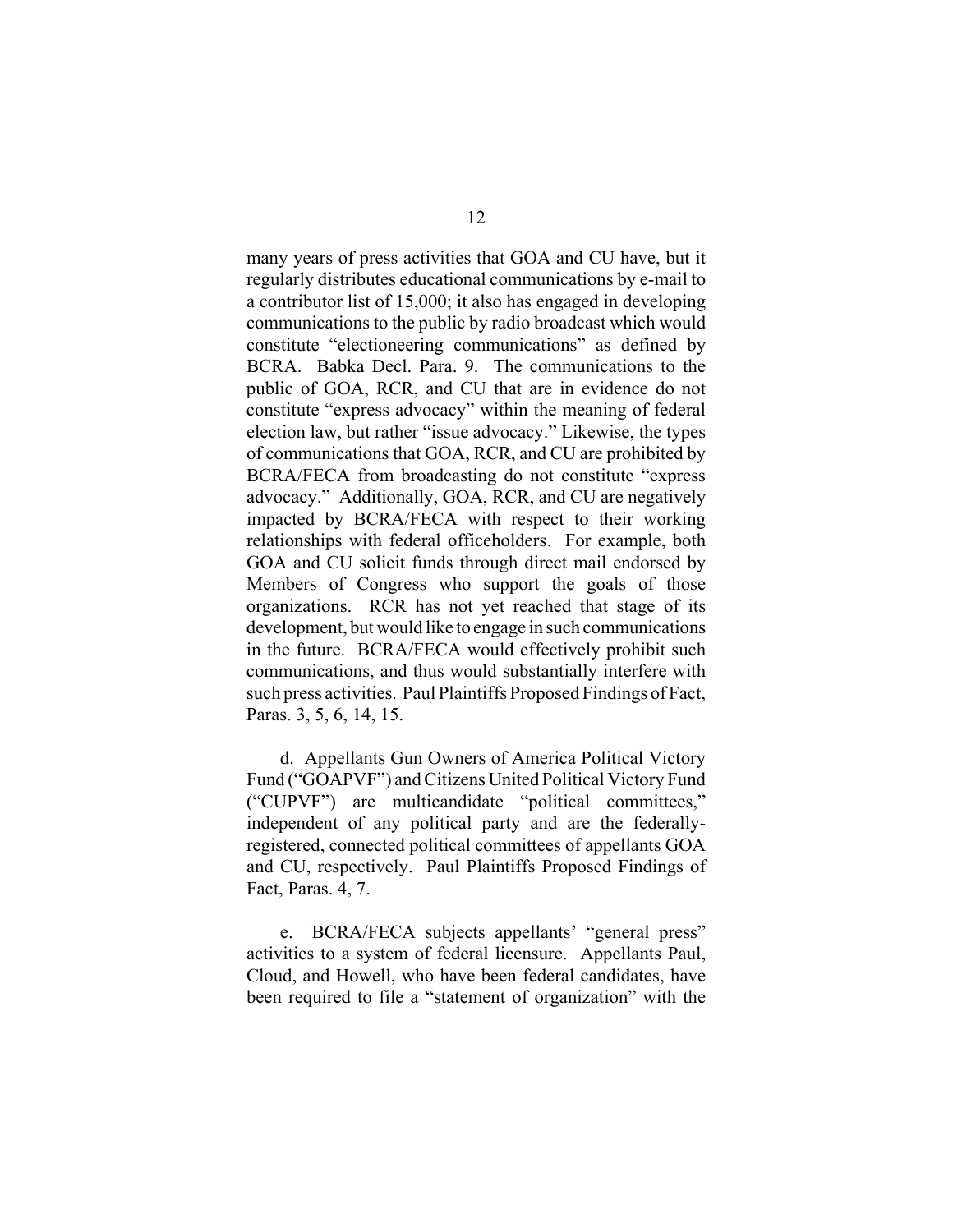government before the individual, or any committee established by the individual, can expend more than \$5,000 on "campaign activities," including publishing communications that expressly advocate the individual's election to federal office. Furthermore, BCRA/FECA imposes economically burdensome regulations upon federal candidates and their "campaign" committees. BCRA/FECA requires candidate committees to file periodic reports with the government containing the name, address, occupation, and employer of any contributor of more than \$200 in the aggregate during a calendar year. This regulatory burden limits the funds available to federal candidates. For example, plaintiff Cloud estimated that his 2002 campaign for Senate would have received between \$100,000 and \$300,000 in additional contributions from at least 261 contributors who would have donated more, but did not do so because any contributions over \$200 in the aggregate in a calendar year from an individual would have required that his or her identity be disclosed in filed reports. There is other substantial evidence that this reporting/disclosure requirement interferes with plaintiffs' press activities by restricting the funds that would otherwise be available for their federal candidacies. Paul Plaintiffs Proposed Findings of Fact, Paras. 17, 18. Additionally, BCRA/FECA limits individual contributions to a candidate's committee to \$2,000 per election. This regulatory burden limits the funds available to federal candidates. Plaintiff Cloud estimates that the limitation of \$1,000 prior to BCRA cost his campaign committee between \$350,000 and \$700,000 in net contributions from at least 46 donors. Such limits enhance the role and influence of institutional media corporations in the electoral process. Paul Plaintiffs Proposed Findings of Fact, Para. 19.

f. BCRA/FECA also imposes economically burdensome regulations upon I.R.C. Section 501(c)(4) organizations, including appellants GOA, CU, and RCR, as well as separate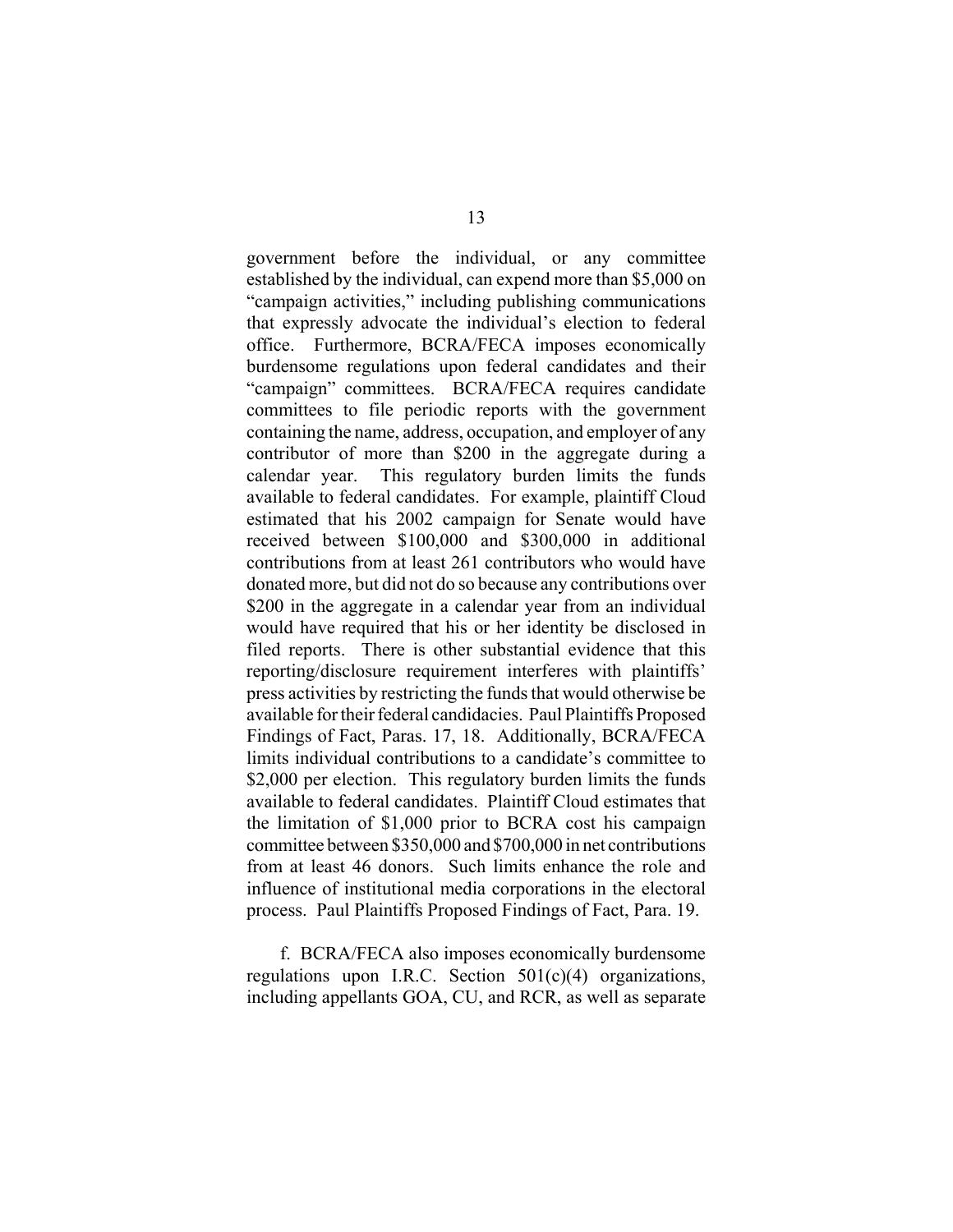segregated funds ("SSFs") GOAPVF and CUPVF, which had to be formed solely because of discriminatory prohibitions on corporate involvement in federal elections in order to conduct "express advocacy." GOAPVF and CUPVF have been required to file "statements of organization" with the FEC in order to register before they were permitted to provide any financial support to federal candidates, including publishing communications that expressly advocate the election or defeat of any federal candidate. No multicandidate SSF, including plaintiffs GOAPVF and CUPVF, may receive contributions in excess of \$5,000 per year from an individual. GOAPVF, CUPVF, and other political committees supporting or opposing federal candidates also are required to file periodic reports with the FEC regarding their financial activities. GOAPVF, CUPVF, and other political committees registered with the FEC are further required to report the name, address, employer, and occupation of each contributor donating more than \$200 in the aggregate in a calendar year. This burden on plaintiffs' press activities is not imposed on other elements of the press, such as the institutional media, and is discriminatory. The reporting burden can be 20 percent or more of an SSF's annual receipts. Paul Plaintiffs Proposed Findings of Fact, Para. 20.

#### **THE QUESTIONS PRESENTED ARE SUBSTANTIAL**

The Paul Plaintiffs' rights under the freedom of the press are unconstitutionally abridged by government censorship and patrimony under BCRA/FECA. Well aware of the First Amendment encroachments with the passage of BCRA, Congress predicted immediate constitutional challenges, expressly providing for a direct appeal to this Court from the decision of the three-judge district court opinion below. The questions presented by appellants are both substantial and discrete from the questions presented by all other plaintiffs in the court below, and, if addressed on the merits, are dispositive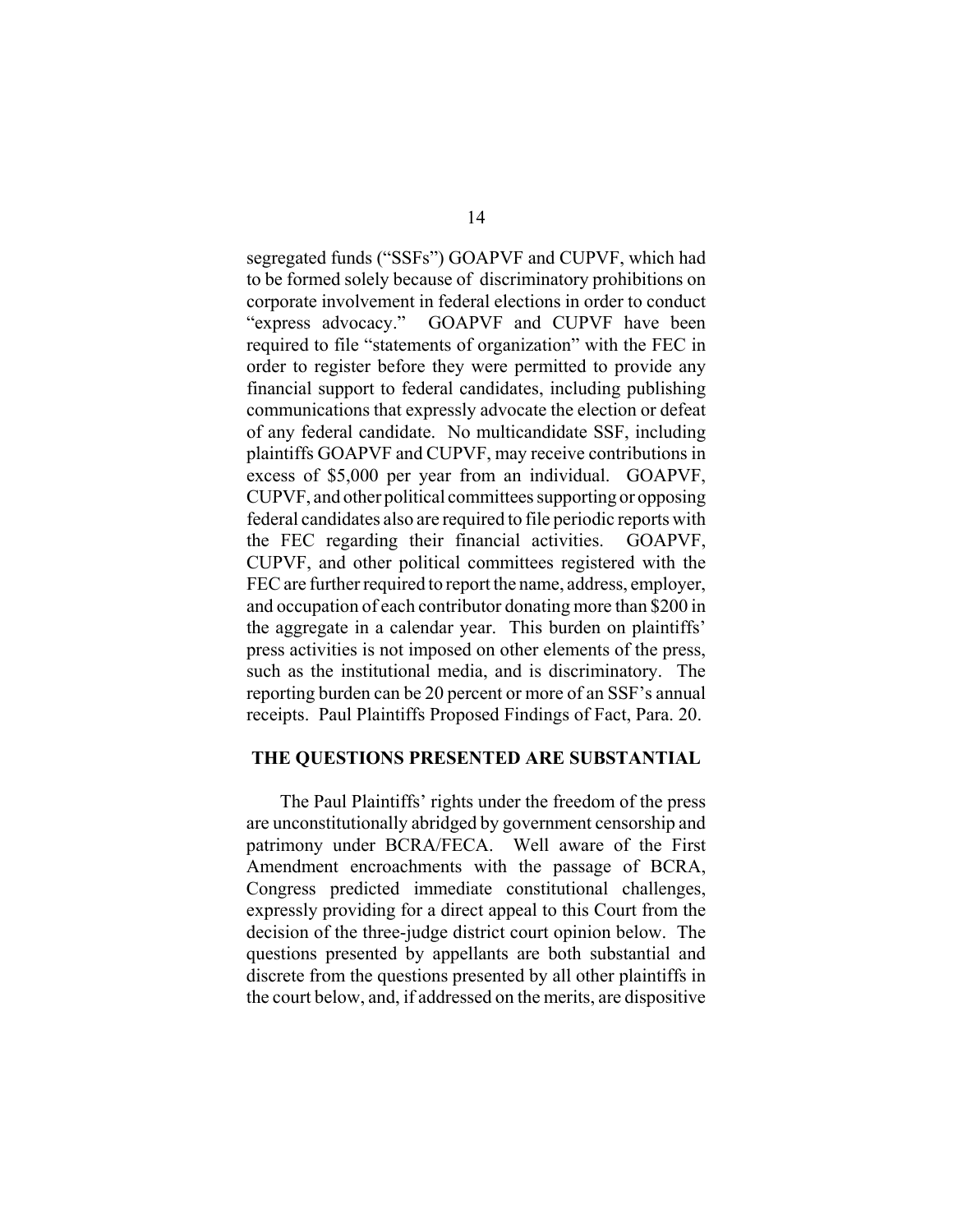of the constitutionality of the provisions challenged by the Paul Plaintiffs in this case.

#### **A. Paul Plaintiffs' Freedom of Press Claims Are Discrete.**

In its *per curiam* opinion, the court below recognized that the Paul Plaintiffs' claims that BCRA violates the freedom of the press were "discrete" from those of all of the other plaintiffs in this case. *Per Curiam Op.* at 106. Indeed, no other plaintiff challenged BCRA, or any of its provisions, on the ground that it violated the plaintiffs' rights guaranteed by the freedom of the press. *See Per Curiam Op.* at 106-113. Not only did the court below find the Paul Plaintiffs' press claims discrete from the other plaintiffs' free speech and association, and equal protection and due process claims, but it understood that, if the Paul Plaintiffs prevailed on their press claims, it would be dispositive of most of the constitutional challenges to BCRA. Thus, the *per curiam* opinion opened its discussion of the constitutionality of BCRA by addressing the "Paul Plaintiffs' Press Clause Challenge." Although the court rejected that challenge, it did not summarily dismiss it. Rather, it disposed of the Press Clause challenge by ruling, as a matter of law, that "the Press Clause provides no greater rights" than the freedoms of speech and association, and therefore, governed by no standard other than "the general First Amendment compelling interest test." *See Per Curiam Op.* at 106. In so ruling, the court below erred.

#### **B. The Freedom of the Press Is Distinct from the Freedoms of Speech and Association.**

In support of its claim that this Court "has not explicitly stated whether the freedom of press affords greater protections than that of speech or association," the court below failed to examine a single case in which this Court explicitly relied upon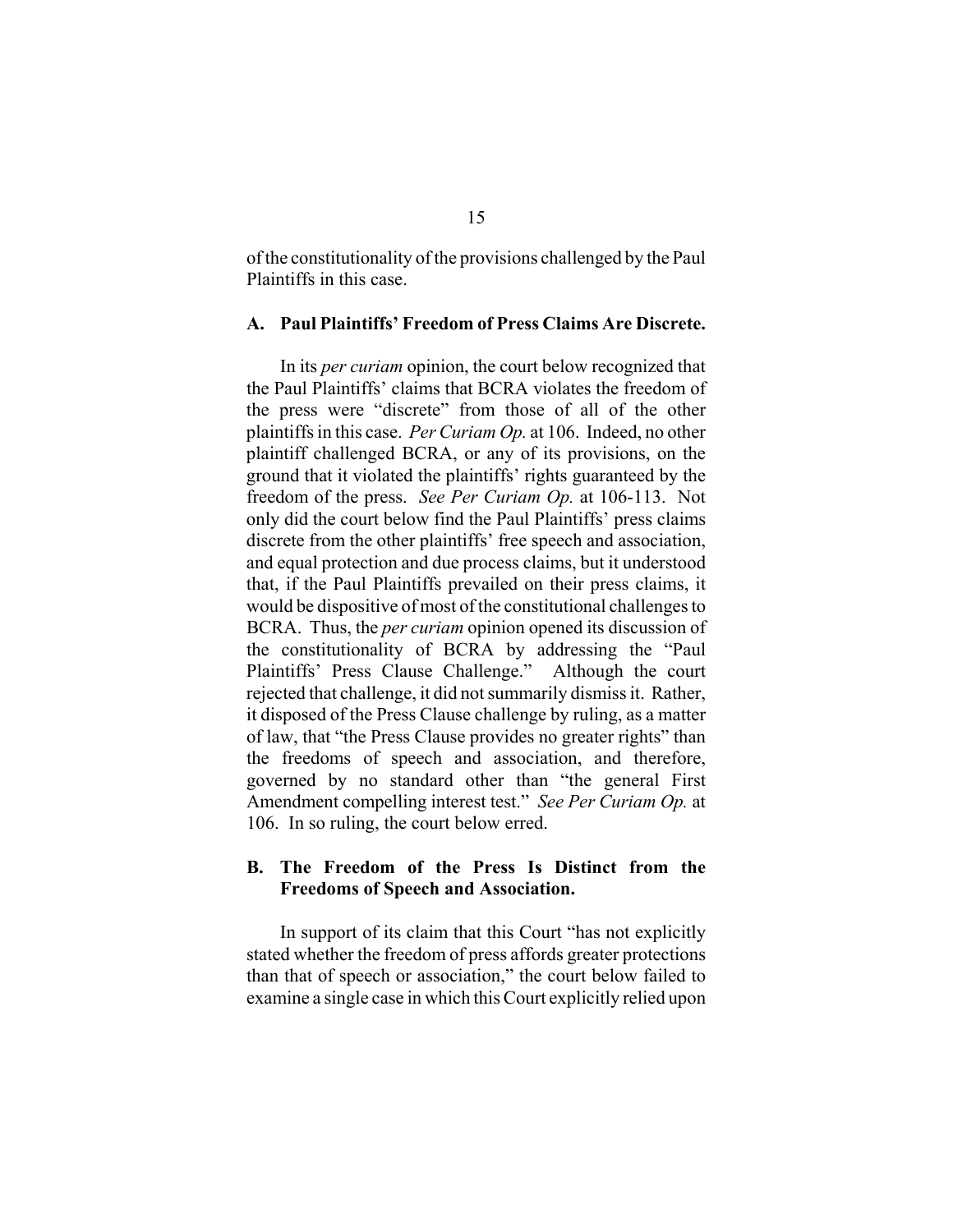the freedom of the press guarantee, as distinguished from the other freedoms listed in the First Amendment. *See Per Curiam Op.* at 106-113. Instead, the court relied upon two contemporary academic treatises for the remarkable proposition that "the Press Clause has largely been subsumed into the Speech Clause." *Per Curiam Op.* at 109-110. By relying on the contemporary opinions of "two leading First Amendment scholars" — rather than examining the text and history of the freedom of the press in relation to the freedoms of speech and association — the court below departed from the first principle of constitutional interpretation:

In expounding the Constitution of the United States ... **every word** must have its due force, and appropriate meaning; for it is evident from the whole instrument, that **no word** was unnecessarily used, or needlessly added. The many discussions which have taken place upon the construction of the Constitution, have proved the correctness of this proposition; and shown the high talent, the caution, and the foresight of the illustrious men who framed it. **Every word** appears to have been weighed with the utmost deliberation, and its force and effect to have been fully understood. [Wright v. United States, 302 U.S. 583, 588 (1938) (quoting from Holmes v. Jennison, 14 Pet. 540, 570, 571 (1840)) (emphasis added).]

Indeed, by failing to adhere to this long-standing rule of interpretation, the court below "disregard[ed] ... a deliberate choice of words and their natural meaning" (*id.*, 302 U.S. at 588), as evidenced by the first-hand witness of St. George Tucker, author of "the first extended, systematic commentary on the Constitution after it had been ratified by the people of the several state and amended by the Bill of Rights" (St. G.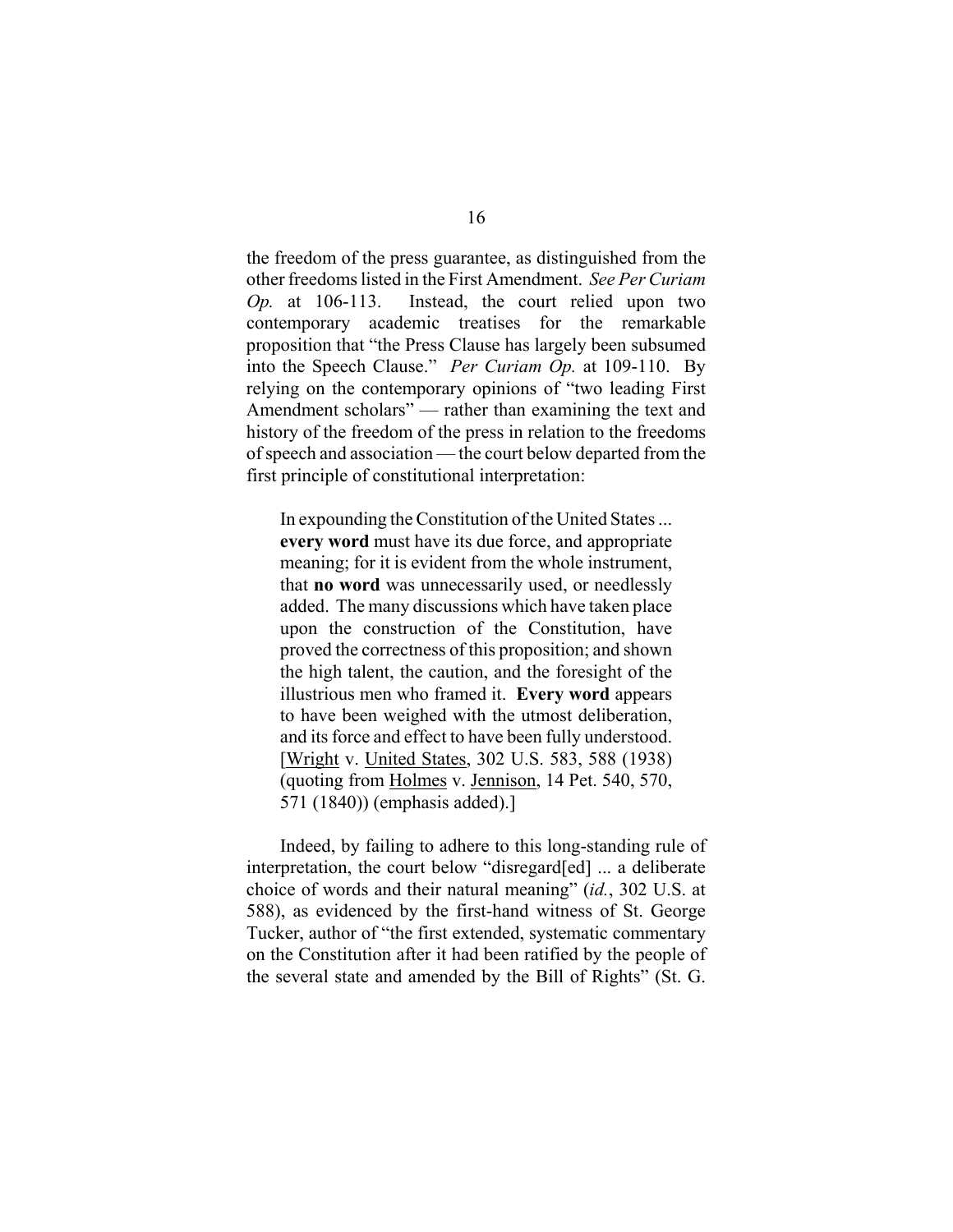#### Tucker, *View of the Constitution of the United States with Selected Writings* vii (Liberty Fund: 1999)):

[N]othing could more clearly evince the inestimable value that the American people have set upon the liberty of the press, than their uniting it in the same sentence, and even in the same member of a sentence, with ... the freedom of speech. And since congress are equally prohibited from making any law abridging the freedom of speech, or of the press, they boldly challenged their adversaries to point out the constitutional distinction... If the unrestrained freedom of the press, said they, be not guaranteed, by the constitution, neither is that of speech. If, on the contrary the unrestrained freedom of speech is guaranteed, so also, is that of the press. If then the genius of our federal constitution has vested the people of the United States, not only with a censorial power, but even with the sovereignty itself ... why, said they, is the exercise of this censorial power, this sovereign right ... to be confined to the freedom of speech? ... Surely not.... The best speech... must be altogether inadequate to the due exercise of the censorial power, by the people. The only adequate supplementary aid for these defects ... is **the absolute freedom of the press**. [St. G. Tucker, "Of the Right of Conscience; and of the Freedom of Speech and of the Press," in *View of the Constitution of the United States and Selected Writings, supra,* at 382 (emphasis added).]

Not only did the court below ignore the constitutional text and history, it failed to acknowledge a number of this Court's venerable precedents, cited by the Paul Plaintiffs in their briefs below, establishing that the freedom of the press imposes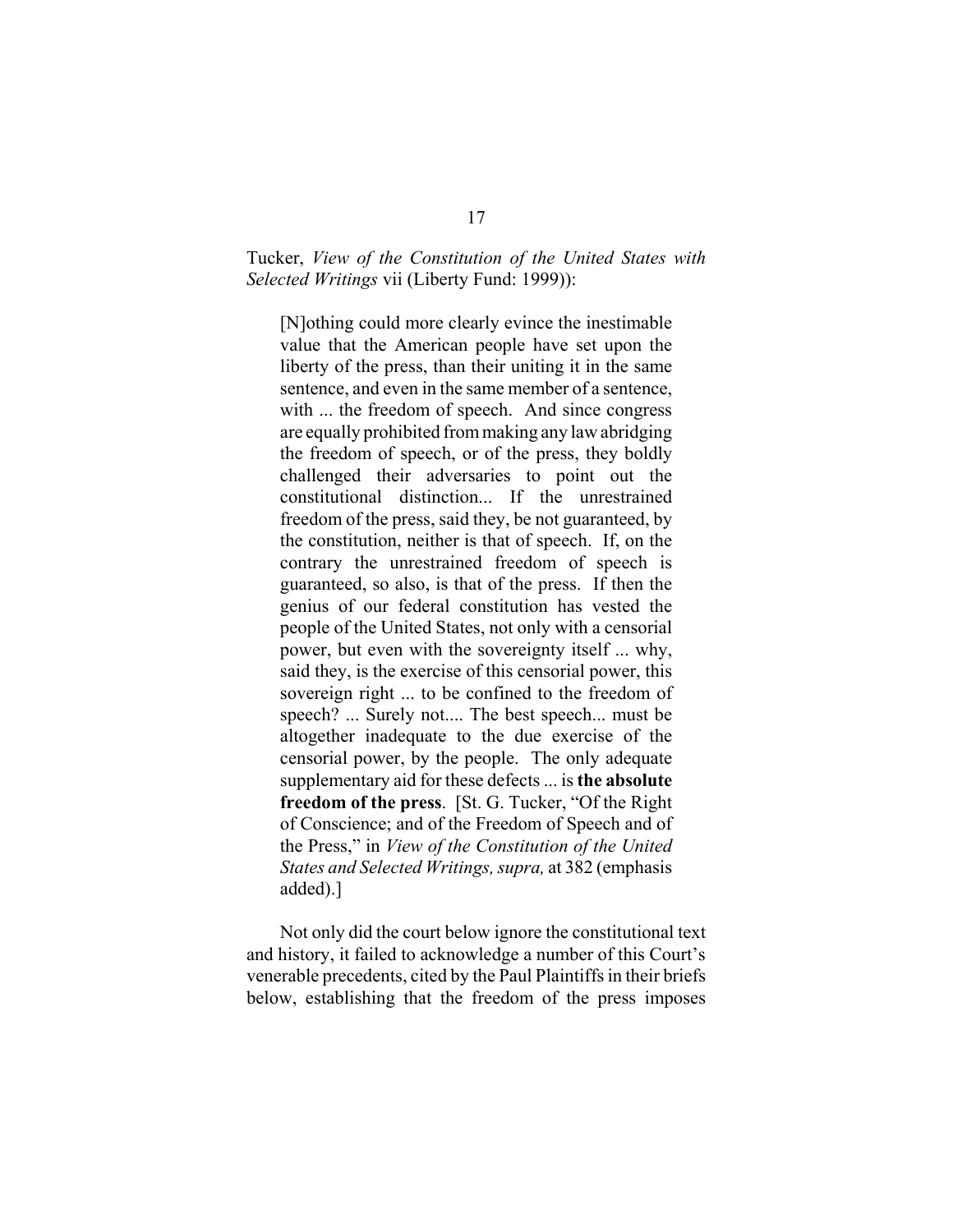constitutional limits upon the exercise of government power, distinct and independent of "the general First Amendment compelling state interest test." *See Per Curiam Op.* at 113.

First, this Court has held that the freedom of the press prohibits all "prior restraints" imposed by government officials upon the communication of ideas, except for "a single, extremely narrow class of cases ... [which] may arise only when the Nation 'is at war.'" New York Times v. United States, 403 U.S. 713, 725-26 (1971) (Brennan, J., concurring), (citing Schenck v. United States, 249 U.S. 47, 52 (1919)). Thus, whenever a government imposes an unconstitutional prior restraint upon the communication of ideas, it is "unnecessary" for a court to apply the general First Amendment standard of strict scrutiny. *See* Watchtower v. Village of Stratton, 536 U.S. 150, 161-64 (2002).

Second, this Court has found, as an unconstitutional abridgment of the freedom of the press, any statute requiring a "license" from the government for the privilege of communicating ideas. Lovell v. City of Griffin, 303 U.S. 444, 451 (1938). This "no licensing" principle applies regardless of the claimed government interest, because, as this Court has recently observed, "[i]t is offensive — ... to the very notion of a free society — that ... a citizen must first inform the government of her desire to speak ... and then obtain a permit to do so, [e]ven if the issuance of permits ... is a ministerial task that is performed promptly...." Watchtower v. Village of Stratton, 536 U.S. at 165-66.

Third, this Court has ruled that the freedom of the press prohibits the forced disclosure of the identities of authors, publishers, disseminators, and other communicators, not as a measure to protect the privacy of such persons, but to maintain inviolate the absolute right of the author or publisher to decide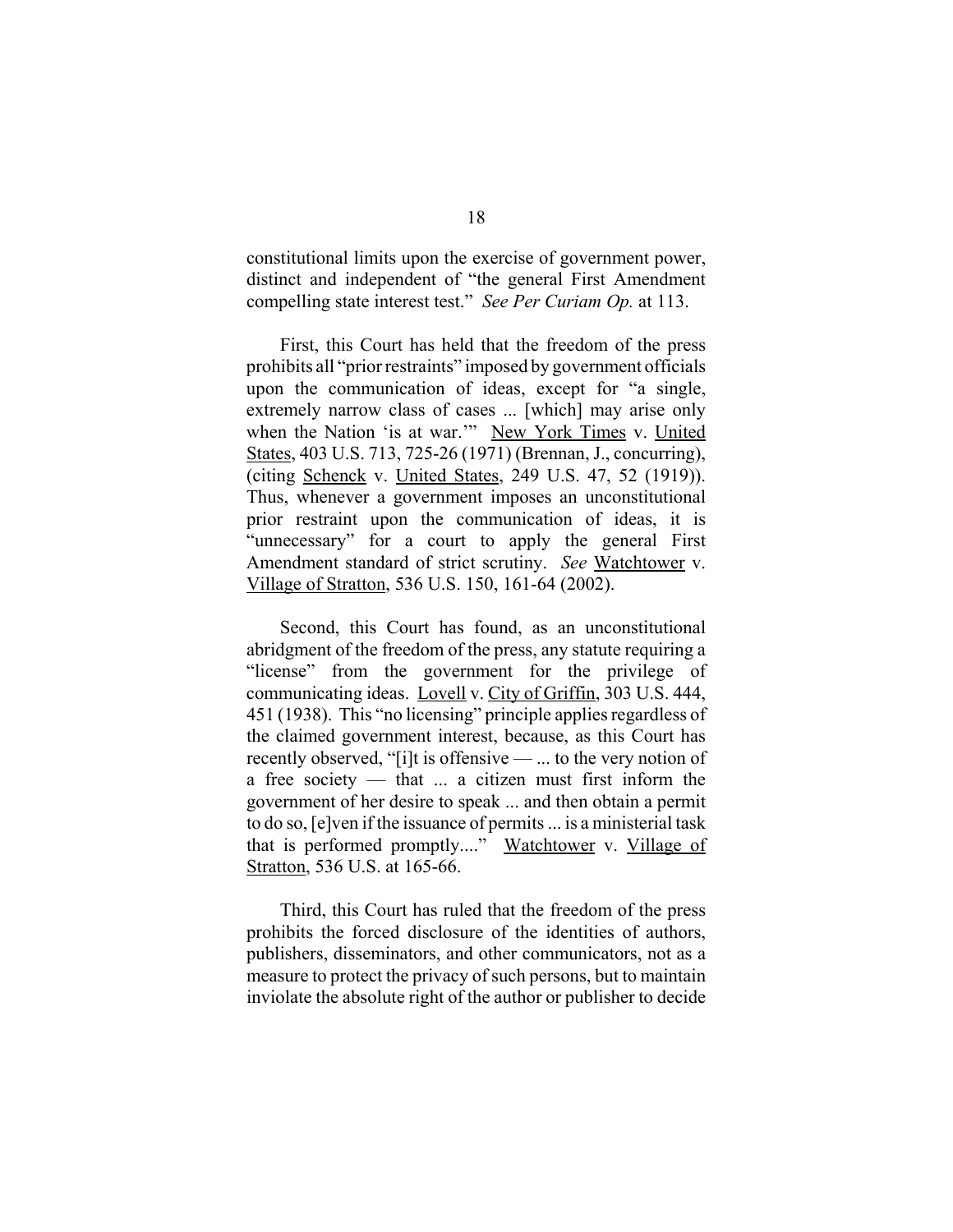whether to disclose his or her name. *See* Talley v. California, 362 U.S. 60, 64-65 (1960); *accord,* McIntyre v. Ohio Elections Commission, 514 U.S. 334, 342-43 (1995). This principle of anonymity is designed to protect the people from the power of government censorship, reflecting the Press Clause's foundational principle that the people have power to censor their government, not vice versa. *See* J. Madison, "Report on the Virginia Resolutions," reprinted in IV J. Eliot, ed., *The Debates in the Several State Constitutions* 569-70 (Phila: 1866).

Fourth, this Court has held that the government may not exercise any editorial control over the content of a communication, the freedom of the press having absolutely reserved the "editorial function" to the author, publisher, disseminator or other private communicator. Miami Herald Publishing Co. v. Tornillo, 418 U.S. 241, 247-54, 256, 258 (1974). As Sir William Blackstone put it in his *Commentaries on the Laws of England*, "[e]very freeman has an undoubted right to lay what sentiments he pleases before the public: to forbid this is to destroy the freedom of the press...." IV W. Blackstone, *Commentaries on the Laws of England* 151-52 (Univ. Chi., facs. ed. 1769).

Fifth, this Court has determined that the freedom of the press forbids government from placing discriminatory economic burdens upon communicative activity, thereby imposing, in effect, a tax on "the acquisition of knowledge by the people in respect to their governmental affairs." Grosjean v. American Press Co., Inc., 297 U.S. 233, 247 (1936). Such an economic burden is considered by the freedom of the press to be an unconstitutional "penalty" (*see* Miami Herald, 418 U.S. at 256), and unconstitutional *per se* when imposed upon particular "subject matter, or ... content." Arkansas Writers'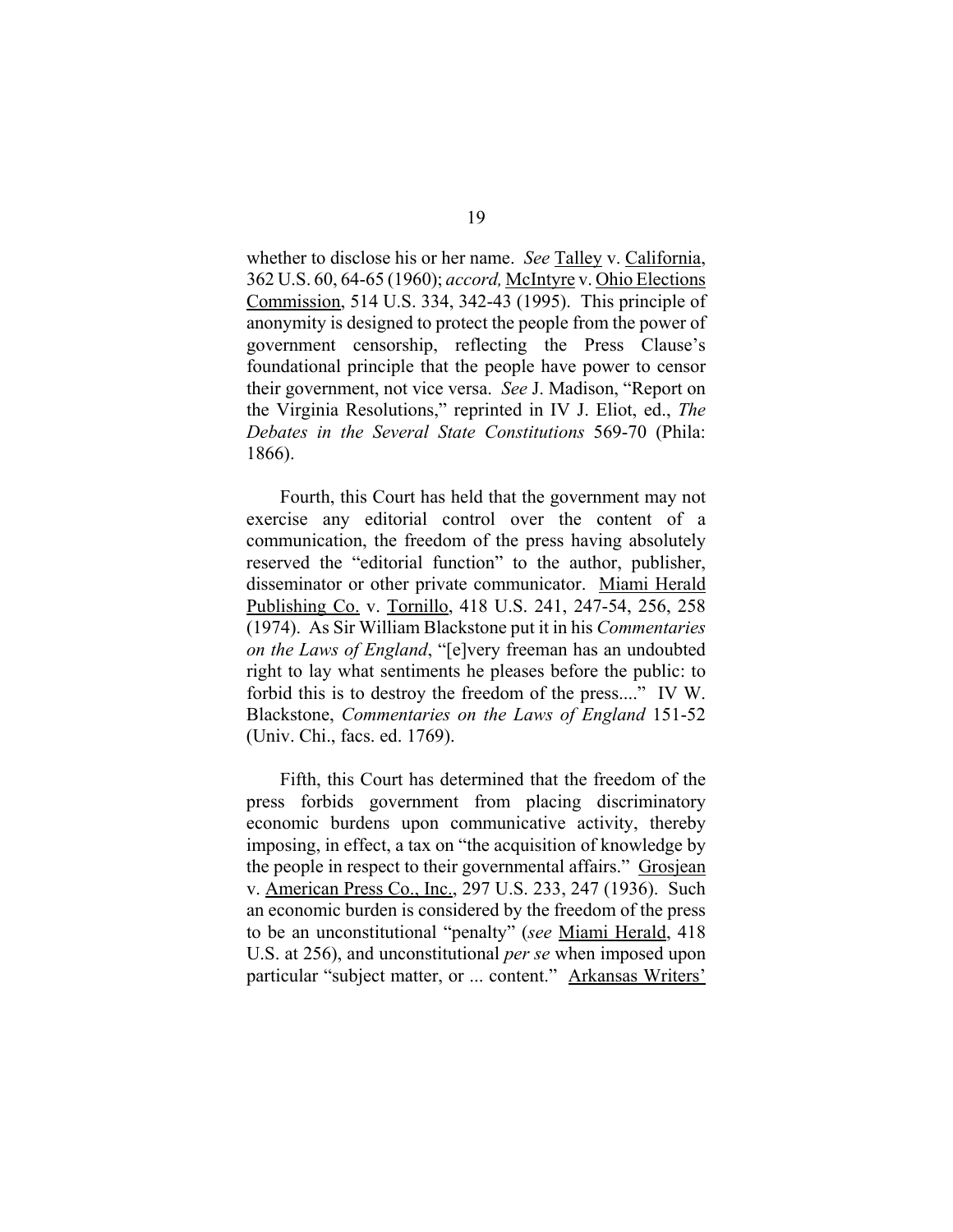Project, Inc. v. Ragland, 481 U.S. 221, 229-30 (1987) (internal citation omitted).

#### **C. The Freedom of the Press Applies to Campaign Finance.**

Despite the Paul Plaintiffs having called the district court's attention to these specific press principles and precedents, and demonstrated their applicability to their challenge to BCRA, the court below declined to apply them. First, they declined because they found the Paul Plaintiffs' challenge "novel ... a tack that has not been used in the campaign finance realm." *Per Curiam Op.* at 107. Second, the court observed that, if the Paul Plaintiffs' press claims applied to BCRA, then "litigants could besiege the courts with a host of challenges to laws previously upheld by the Supreme Court on First Amendment grounds, merely by characterizing themselves in their complaints as members of the 'press' because their purpose is to disseminate information to the public." *Id.* at 112. The court below is wrong on both counts.

As an initial matter, the court's claim that the Paul Plaintiffs can cite no case applying freedom of press to campaign finance reform laws is inaccurate, depending upon the definition one applies to "campaign finance reform." The Paul Plaintiffs did cite Miami Herald, a case in which this Court applied freedom of press and struck a state law regulating campaigns by forcing newspapers to expend resources in ways contrary to the editorial policy of the paper.

Additionally, two district courts, relying in part upon the freedom of the press, limited the investigative powers of the FEC in its effort to enforce the "news activity" exemption provided in 2 U.S.C. Section 431(9)(B)(i). FEC v. Phillips Publishing, Inc., 517 F. Supp. 1308, 1312-14 (D.D.C. 1981);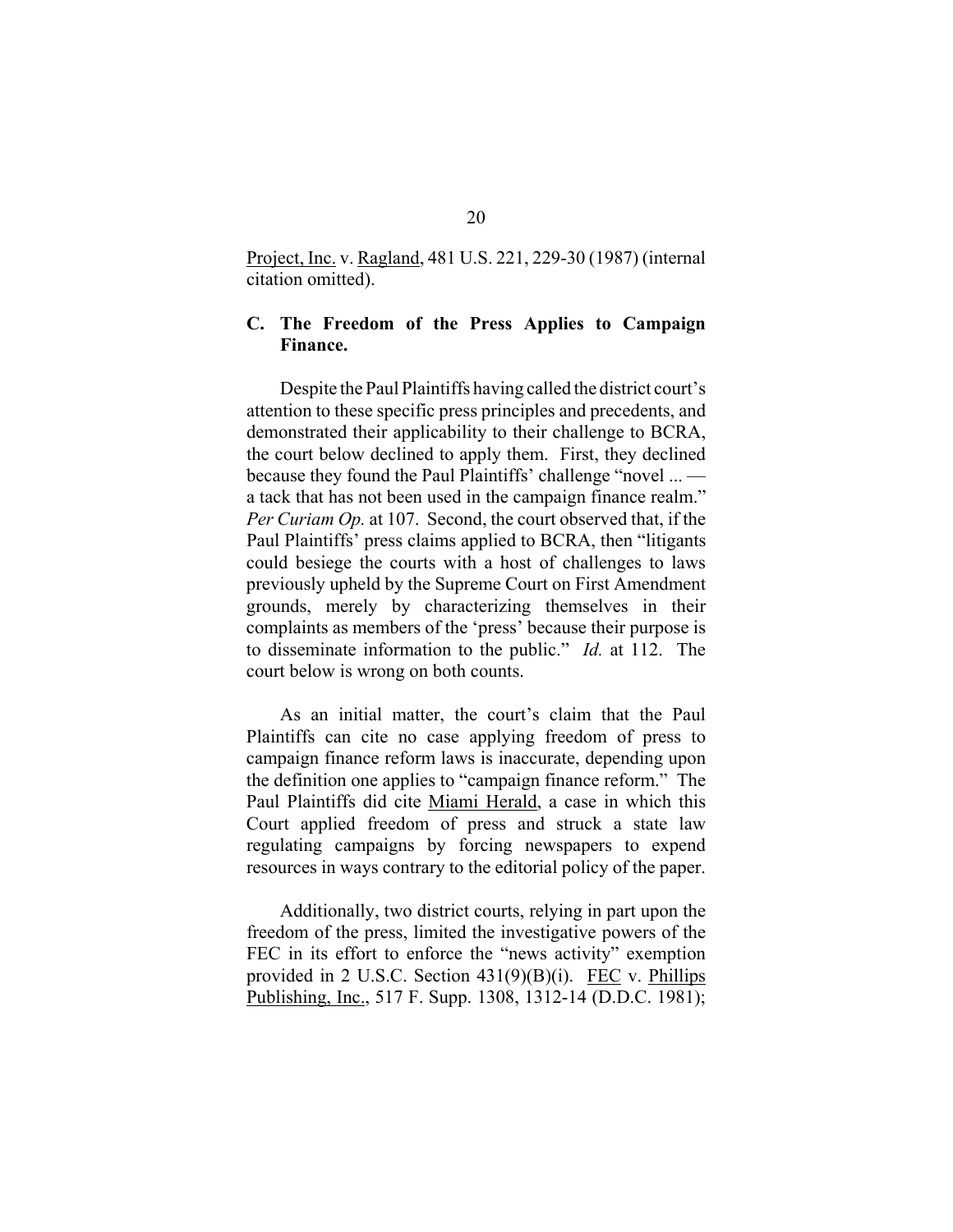Reader's Digest Association v. FEC, 509 F. Supp. 1210 (S.D.N.Y. 1981). Indeed, in the Phillips case, the district court noted that Congress based the FECA exemption enjoyed by a "press entity," in part, upon the freedom of the press. Phillips, 517 F. Supp. at 1312. However, the court below was correct that, until the Paul Plaintiffs filed their complaint in this case, no one had waged a direct challenge to the constitutional legitimacy of comprehensive federal campaign finance regulations (FECA/BCRA) on freedom of the press grounds.<sup>2</sup> *Per Curiam Op.* at 110-11.

As the Paul Plaintiffs pointed out, and as the court below acknowledged, the freedom of the press is not, however, a special privilege of the institutional media, but extends to "every freeman," citing this Court's opinion in Near v. Minnesota, 283 U.S. 697, 713-14 (1931). *Per Curiam Op.* at 108. By providing the special exemptions to the institutional media under  $FECA<sup>3</sup>$  and  $BCRA<sup>4</sup>$ . Congress has breached this

<sup>2</sup> It is true that one of the plaintiffs, *Human Events*, in Buckley v. Valeo, included a freedom of the press claim in its complaint. But neither the United States Court of Appeals for the District of Columbia nor this Court addressed that claim in their opinions. Buckley v. Valeo, 519 F.2d 821 (D.C. Cir. 1975); Buckley v. Valeo, 424 U.S. 1 (1976).

<sup>&</sup>lt;sup>3</sup> FECA provides the institutional media (with respect to the definition of "expenditure") an exemption for: "any news story, commentary, or editorial distributed through the facilities of **any broadcasting station, newspaper, magazine, or other periodical publication**, unless such facilities are owned or controlled by any political party, political committee, or candidate." 2 U.S.C. Section 431(9)(B)(i) (emphasis added).

<sup>4</sup> Additionally, BCRA provides the institutional media (with respect to an "electioneering communication") an exemption for: "a communication appearing in a news story, commentary, or editorial distributed through the facilities of **any broadcasting station**, unless such facilities are owned or controlled by any political party, political committee, or candidate." BCRA Section 201(a) (FECA Section 304(f)(3)(B)(i)) (emphasis added). *See also*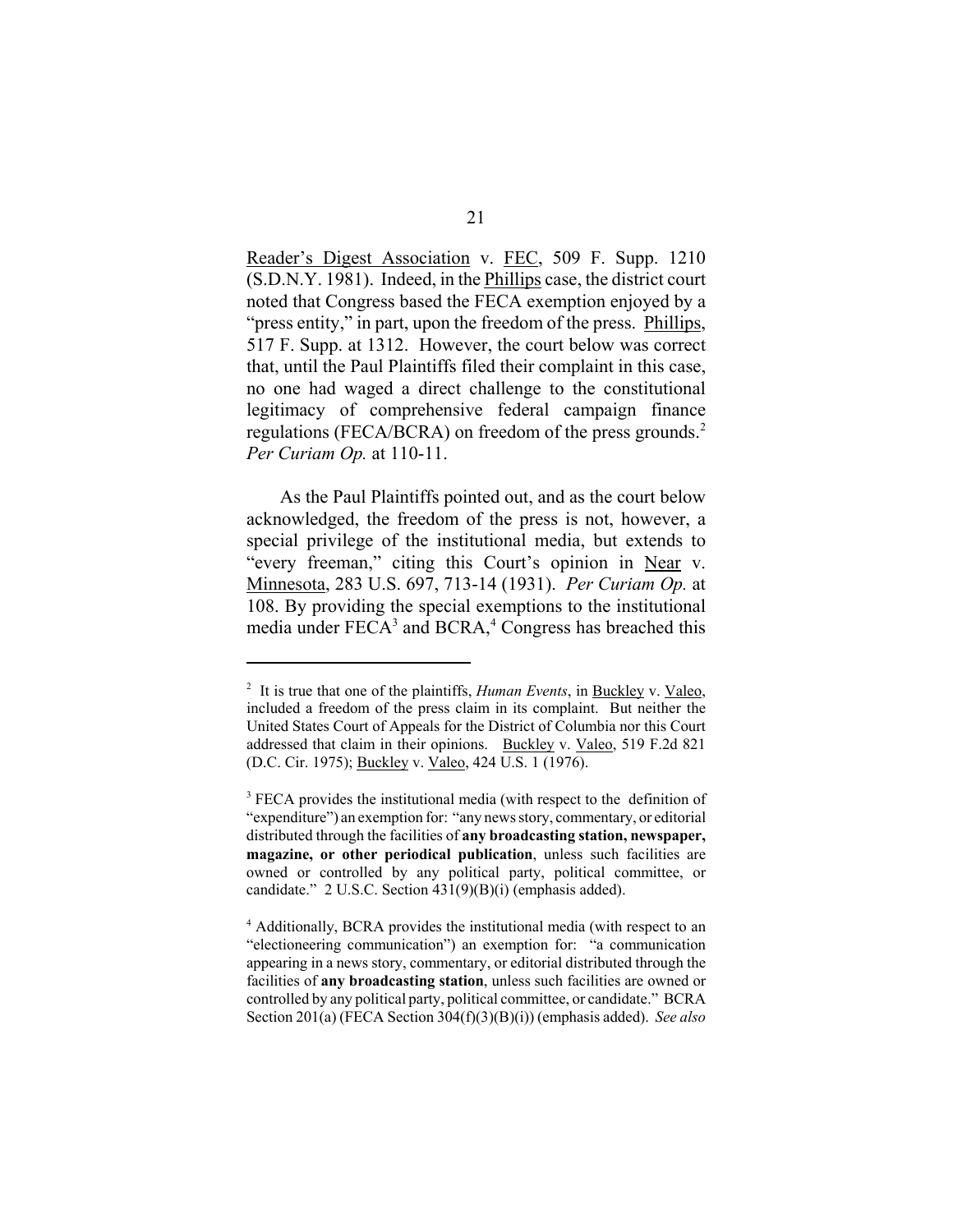first principle of the freedom of the press, conferring upon a "definable category of persons or entities," special First Amendment privileges, and thereby, instituting a system of inclusion and exclusion "reminiscent of the abhorred licensing system" that the liberty of the press was designed to prohibit. *See* First National Bank of Boston v. Bellotti, 435 U.S. 765, 801, 802 (1978) (Burger, C.J., concurring); *accord* IV W. Blackstone's *Commentaries* at 152, n.*a*. 5

As the Paul Plaintiffs demonstrated below, through the testimony of several witnesses, the federal campaign finance system functions as licensing system, requiring candidates and their supporters to obtain permission from the government before taking their message to the people.<sup>6</sup> As White House

subsections (iii) and (iv) exempting candidate debates and other FEClicensed press activities.

<sup>&</sup>lt;sup>5</sup> To escape this application of free press principles, the court below read this Court's decisions in Bellotti and Austin v. Michigan State Chamber of Commerce, 494 U.S. 652 (1990) to have established that the government may discriminate between the "general press" and the "institutional press" on the ground that the government has a "compelling interest ... to exempt media corporations from the scope of political expenditure limitations." *Per Curiam Op.* at 111, n.64. To read Bellotti and Austin as having, *de facto,*  conferred upon the "institutional media" greater rights than the "general press" (*Per Curiam Op.* at 111, n.65) smacks of the very kind of special privilege that Chief Justice Burger claimed, in Bellotti, the First Amendment condemned.

<sup>&</sup>lt;sup>6</sup> The operation of FECA/BCRA as a licensing scheme was explained by Paul Expert Witness Walter J. Olson, CPA. Mr. Olson, a certified public accountant and expert in FEC compliance matters, submitted a report containing detailed testimony about the burdensome, intricate, laborintensive, time-consuming, and costly recordkeeping and reporting requirements imposed by FECA, and further increased by BCRA. His report demonstrates that FECA/BCRA exposes individuals and organizations engaged in federal election activities to serious penalties for violation of an extensive and intricate set of operating, reporting, filing, and recordkeeping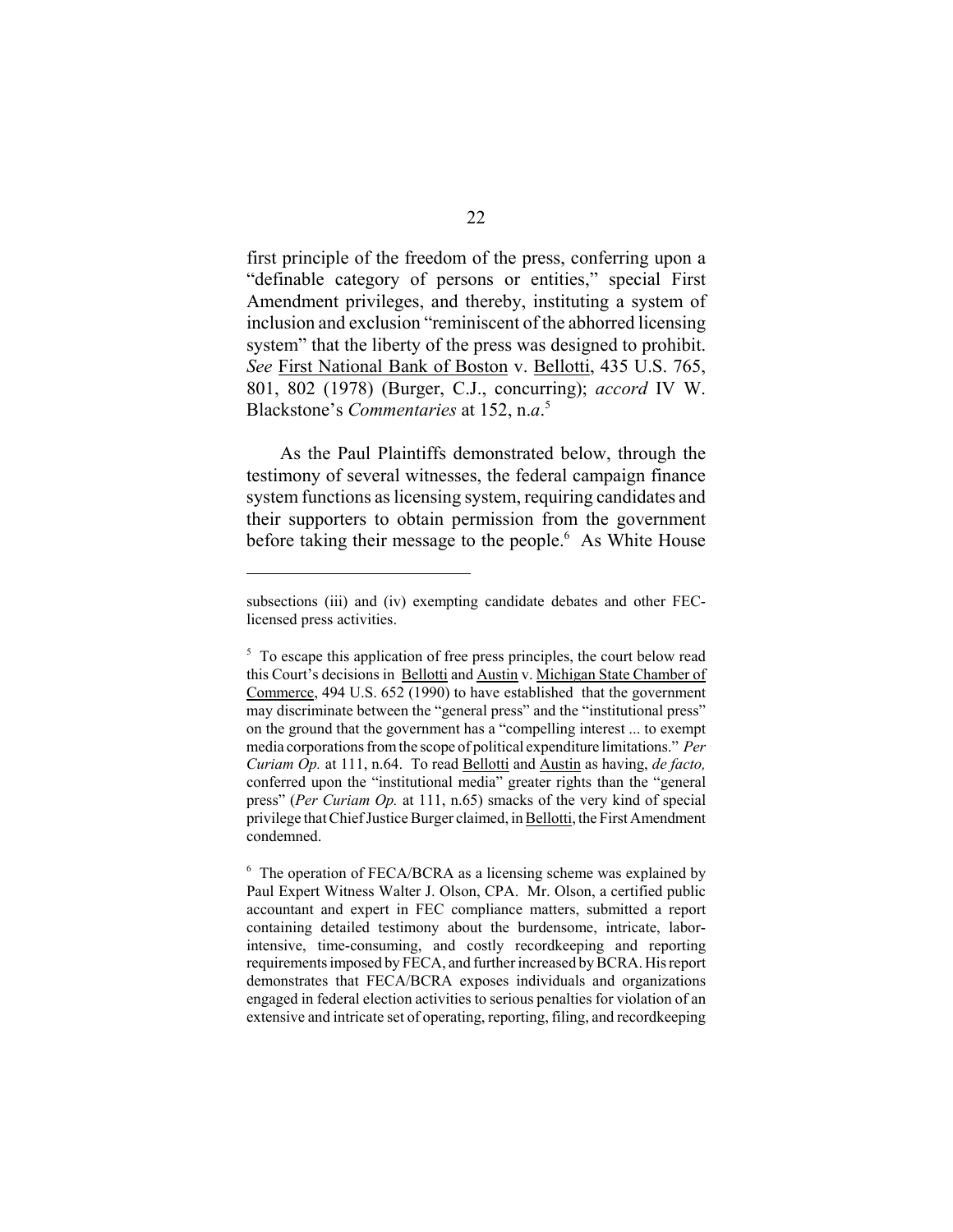Press Secretary Ari Fleischer put it, upon the occasion of President Bush's formal announcement that his re-election campaign had begun:

Today ... the legal structure for a re-election campaign was put in place as a result of the filing of what's called FEC Form 1 and FEC Form 2... This is the legal structure that is required, so that grass-roots activities can begin, the fundraising can begin. This is the required legal step that must be taken for other events to follow on. ["Bush Formally Starts 2004 Campaign," May 16, 2003, http://www.newsmax. com/archives/articles/2003/5/16/151352.shtml.]

And, as the Paul Plaintiffs' testimony demonstrated below, once the FEC Forms 1 and 2 are filed, the candidates and their supporters enter into a marketplace of ideas in which they lose substantial editorial control over their campaigns and in which challengers and third party candidates are placed at significant disadvantage in relation to incumbent office holders and the institutional media.7

Paul Expert Witness Perry Willis, an experienced federal campaign manager and Libertarian Party organizer, submitted a report in which he

requirements so complex that the FEC's own information and software specialists are sometimes unable to provide answers.

<sup>7</sup> Paul Expert Witness James C. Miller III, Ph.D., former Chairman of the Federal Trade Commission and Director of the Office of Management and Budget and author of the book, *Monopoly Politics,* submitted a report testifying to the actual operation and effect of the federal election laws, as well as the rules promulgated and enforced by the FEC. Dr. Miller's report documents how FECA/BCRA operates to the disadvantage of challengers, and to the advantage of incumbents, and how campaign finance regulations generally impair the quantity and quality of public debate by candidates on the issues.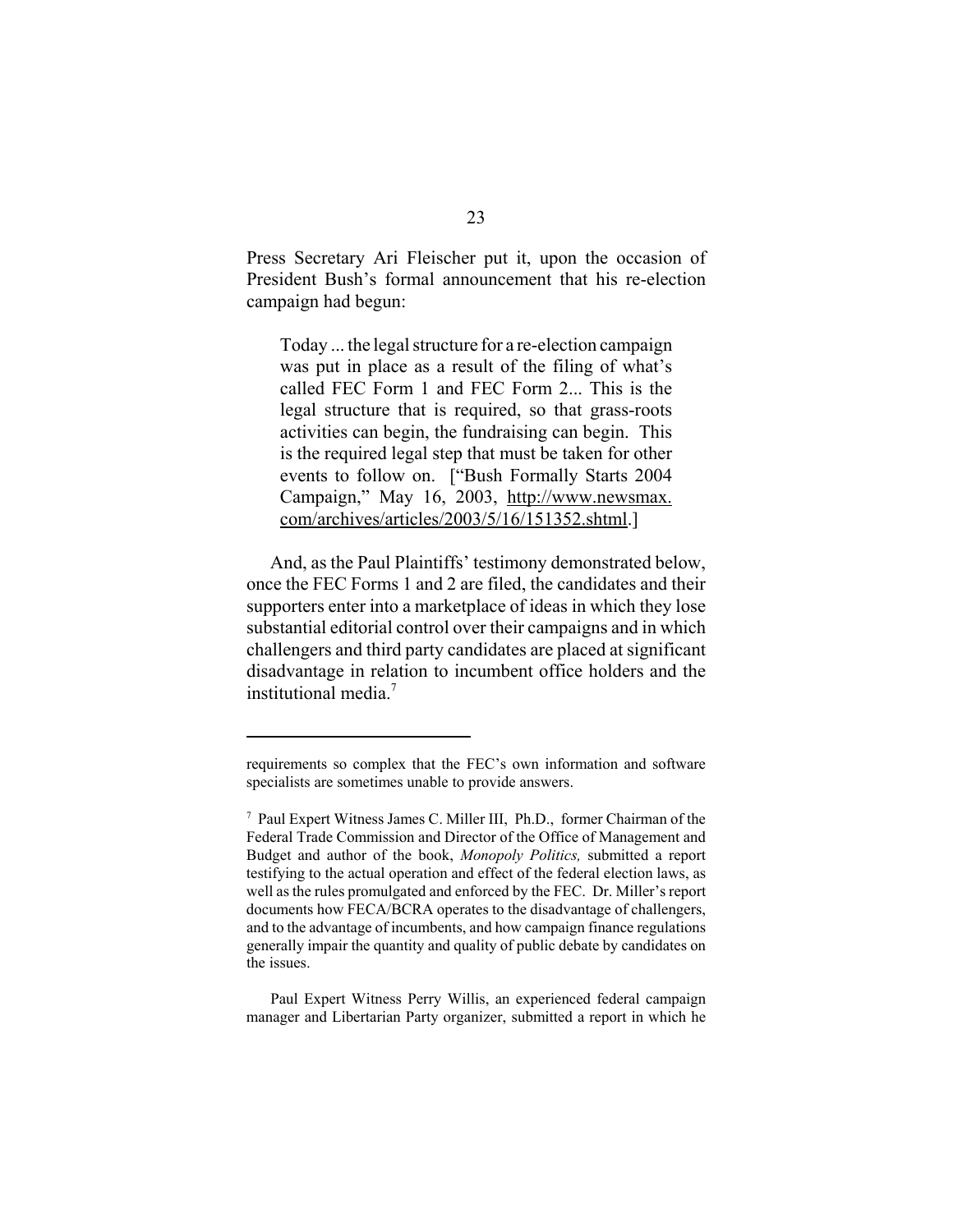According to the court below, however, 27 years after Buckley, it is too late for the Paul Plaintiffs to challenge BCRA on freedom of the press grounds. *See Per Curiam Op.* at 112. But the *per curiam* opinion has cited no case supporting the proposition that a party is precluded, other than by collateral estoppel, from raising a new constitutional claim just because it might undercut judicial precedents applying other constitutional guarantees. *See, e.g.,* Albertson v. Subversive Activities Control Board, 382 U.S. 70 (1965).

Had Buckley been litigated and decided based on freedom of press principles, it is submitted that a very different result would have obtained. A classic press analysis openly reveals the impropriety of Congress establishing a burdensome licensing scheme, regulating both issue advocacy and campaigns for office, threatening to fine or send to jail those who criticize Congressmen in a manner those Congressmen find impermissible, chilling the activities of those Americans who seek to participate politically and electorally in our constitutional republic. Unlike Buckley, which was based solely on congressional findings to which this court deferred, the challenge by the Paul Plaintiffs to BCRA/FECA has demonstrated the actual anti-competitive, anti-minor party, anti-challenger scheme which Members of Congress have devised to protect their own selfish political interests under the ruse of preventing an undefined and vague threat — "corruption and the appearance of corruption." The Paul Plaintiffs fully agree with the three justices on this Court who have stated in previous opinions that **Buckley** should be

testified at great length as to how FECA/BCRA serves to protect the Democratic and Republican parties' domination of American politics by artificial enhancement of media influence on elections through a special privilege exemption, and imposition of draconian contribution limits and reporting requirements on minor parties and their candidates, who are oftentimes ignored by the exempt institutional media.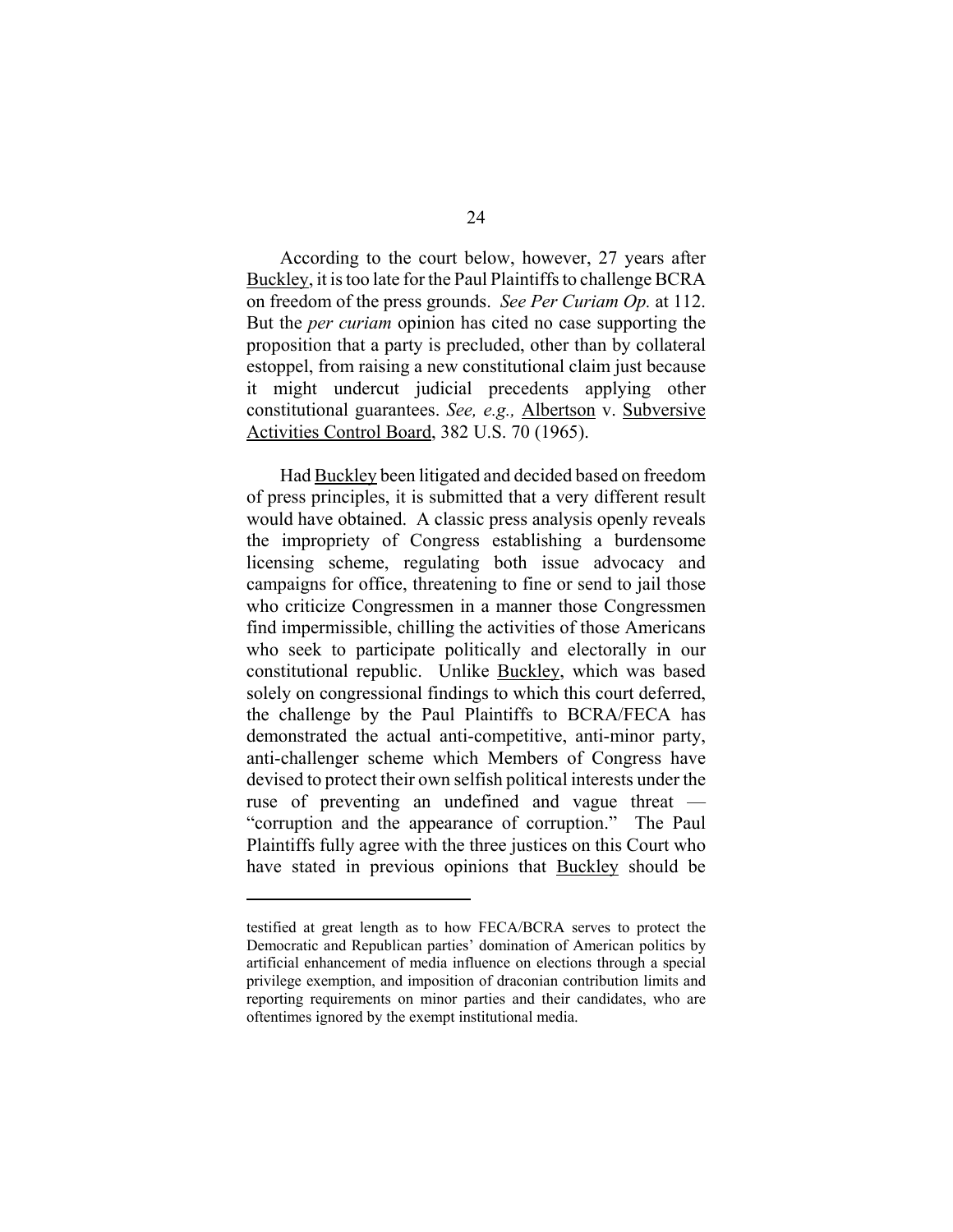overruled,<sup>8</sup> and would ask the Court to overrule **Buckley**. Nonetheless, since the Paul Plaintiffs are contending that the freedom of the press, overlooked by the parties in Buckley, dictates a different approach to the constitutionality of campaign finance regulation than the one based upon free speech and association, it may be possible that Buckley can merely be set aside rather than overruled.

#### **1. Title II BCRA Violations of Freedom of the Press.**

Claiming that the Buckley distinction between "express candidate advocacy" and "issue advocacy" is too easily evaded, Congress enacted Title II of BCRA to subject certain "sham issue ads" broadcast over the air waves to the same prohibitions and regulations as ads expressly advocating the election or defeat of a clearly identified candidate for federal office. Such "issue ads," Congress maintained, are, in reality, camouflaged express candidate advocacy, and therefore, ought to be prohibited and regulated in like manner as express advocacy ads in order to protect the federal government from corruption and the appearance of corruption. *See, e.g.*, 148 Cong. Rec. S2,114-16 (daily ed. March 20, 2002) (statement of Sen. Carl Levin).

Conspicuously exempted from the new Title II BCRA prohibitions and regulations, however, is any "news story, commentary, or editorial distributed through the facilities of any broadcasting station, unless such facilities are owned or controlled by any political party, political committee, or candidate." (BCRA Section 201(a) (FECA Section  $304(f)(3)(B)(i)$ .) Thus, any television or radio station fitting the statutory exemption is completely free to spend money to

<sup>8</sup>*See* FEC v. Colo. Rep. Fed. Election Campaign Comm., 533 U.S. 431, 465 (2001) (Thomas, J., dissenting).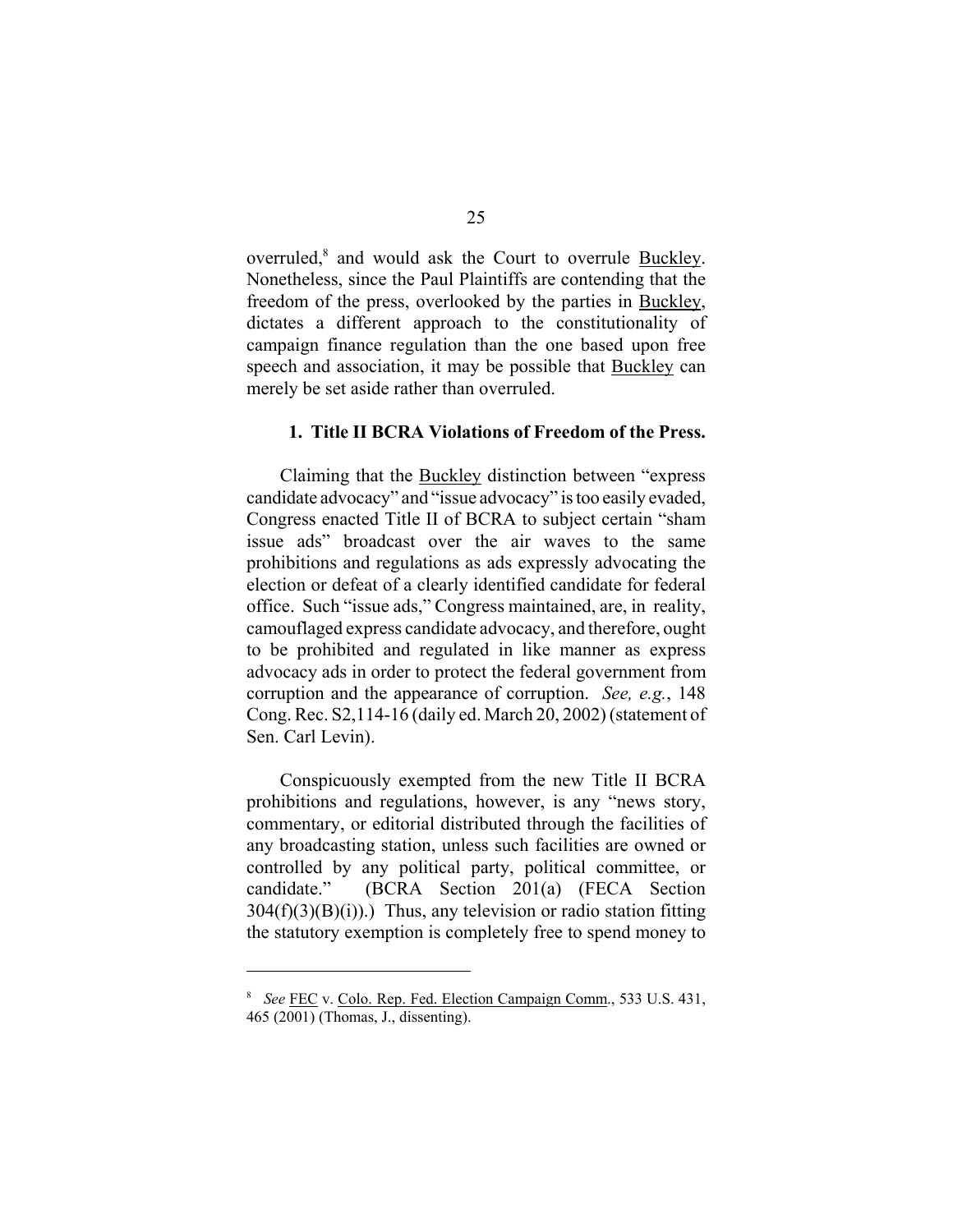communicate its position on the issues, without having to comply with the Title II prohibitions, or licensing, disclosure, and editorial control requirements, and economic burdens.

The BCRA exemption for television and radio is not based upon a congressional finding that such entities do not engage in "sham issue" communications, expressing camoflauged support for the election or defeat of candidates for federal office. Rather, the BCRA exemption is based upon a previously-enacted FECA provision exempting the express advocacy of the election or defeat of a federal candidate contained in any "news story, commentary, or editorial distributed through the facilities of any broadcasting station ... unless such facilities are owned or controlled by any political party, political committee, or candidate." (2 U.S.C. Section  $431(9)(B)(i)$ .)

Neither exemption for such television and radio news, editorial or commentary broadcasts is based upon a finding by Congress that generally such media do not corrupt, or create the appearance of corruption, of the electoral process. Rather, the original FECA exemption is, in part, based explicitly upon the freedom of the press. *See* Phillips, 517 F. Supp. at 1312. The BCRA exemption, in turn, is calculated to preserve editorial control over the discussion of public issues, even when related to an election campaign, as dictated by the freedom of the press in favor of the print media. *See* Miami Herald Publishing Co. v. Tornillo, 418 U.S. at 247-54, 256, 258, *supra.* 

Indeed, if Congress subjected the institutional press to the prior restraint, registration (licensing), contribution and disclosure requirements (editorial controls), and economic burdens that the non-exempt press is subjected to under Title II of BCRA, they would be the first to invoke their rights under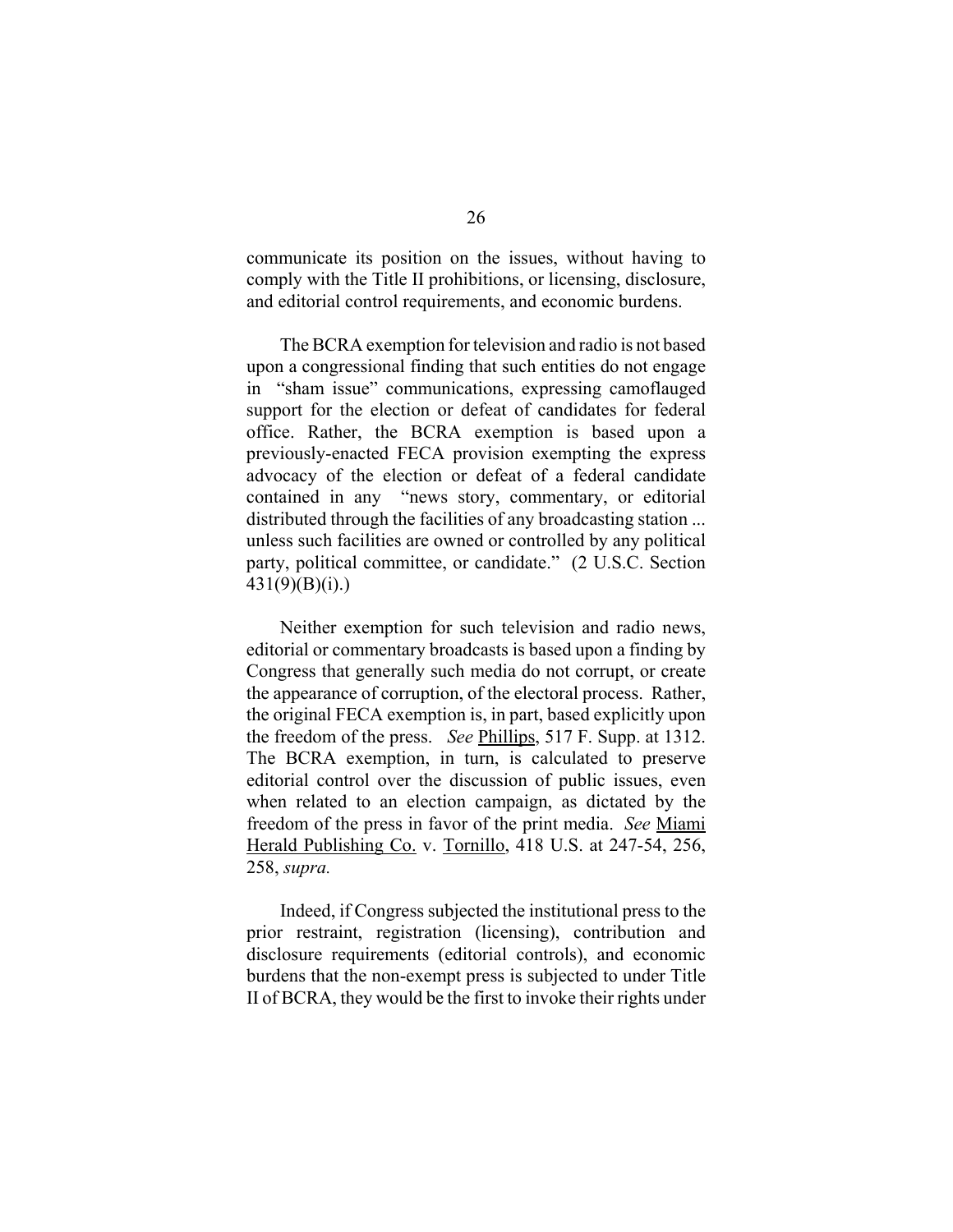the freedom of the press as the Miami Herald Publishing Co. did in response to a Florida state campaign finance regulation imposing upon any newspaper that attacked a candidate for office to provide space in its publication for a "right to reply." And they would expect to prevail on that press claim, notwithstanding any countervailing government interest, compelling or otherwise, on the ground that, under the freedom of the press, the "editorial function," including the right to decide how to spend limited financial resources, is an inviolate right. *See* CBS v.Democratic National Comm., 412 U.S. 94, 145 (1973) (Stewart, J., concurring) ("For that guarantee (the freedom of the press) gives **every** newspaper the liberty to print what it chooses and reject what it chooses, free from the intrusive editorial thumb of Government." (emphasis added)).

The adverse impact of BCRA Title II on the Paul Plaintiffs' press right is aggravated by additional exemptions conferred upon FEC-licensed candidate debates and other press activities as determined by the FEC. The grant of such discretionary editorial control to a government agency strikes at the very heart of the freedom of the press which guarantees that the editorial function belongs to the people not to the government. *See* Miami Herald Publishing Co. v. Tornillo.

#### **2. Title I BCRA Violations of Freedom of the Press.**

BCRA Section 101(a) (FECA Section 323(e)(1)) subjects a federal officeholder or candidate for election to federal office to the "limitations, prohibitions, and reporting requirements of this Act," if he or she engages in activity to "solicit, receive, direct, transfer, or spend funds in connection with an election for Federal office, including funds for any Federal election activity...." While the court below struck down three statutory definitions of "federal election activity," it left intact the one specifying any "public communication that refers to a clearly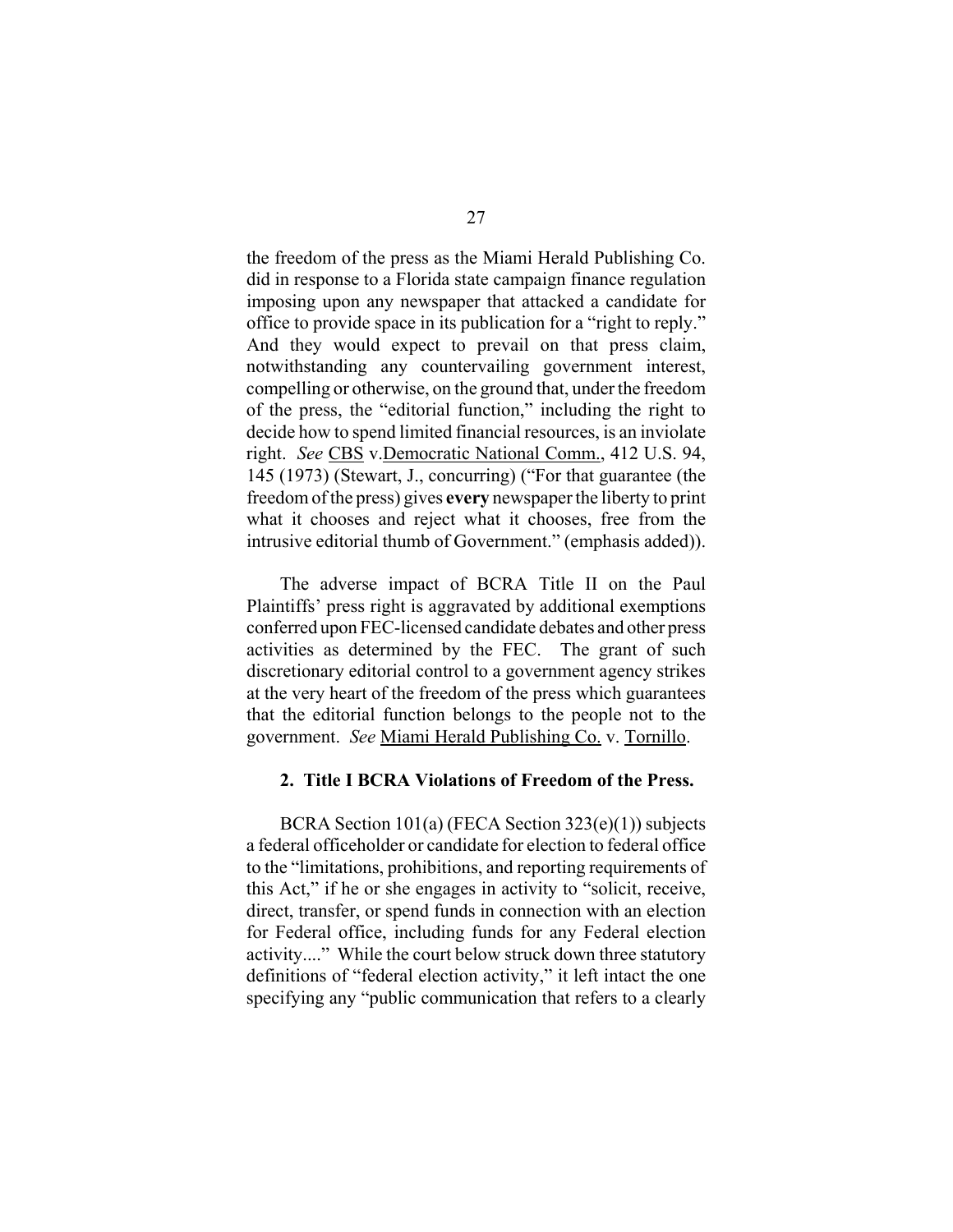identified candidate for Federal office ... and that promotes or supports a candidate for that office, or attacks or opposes a candidate for that office (regardless of whether the communication expressly advocates a vote for or against a candidate)." BCRA Section 101(b) (FECA Section 301(20)(A)(iii)).

Likewise, the court upheld BCRA Section 101(a) (FECA Section 323(f)), subjecting a state or local officeholder or candidate for election to state or local office to the "limitations, prohibitions, and reporting requirements of this Act," if he or she "spend[s] any funds" for any "public communication that refers to a clearly identified candidate for Federal office ... and that promotes or supports that candidate for that office, or attacks or opposes a candidate for that office (regardless of whether the communication expressly advocates a vote for or against a candidate)."

Had the district court applied the freedom of press protections to BCRA Section 101(a) (FECA Sections 323(e) and 323(f)), it should have found them unconstitutional in their entirety as an impermissible prior restraint, a forbidden licensing and disclosure requirement, overreaching editorial control, and a discriminatory economic burden. To single out individuals who hold government office, or who are candidates for such office, and impose upon them special licensing, disclosure requirements, editorial control, and economic burdens strikes at the very heart of the freedom of the press which guarantees to every man liberty to communicate on matters of state without first having to obtain government permission. *See* Watchtower v. Village of Stratton, 536 U.S. at 165-66.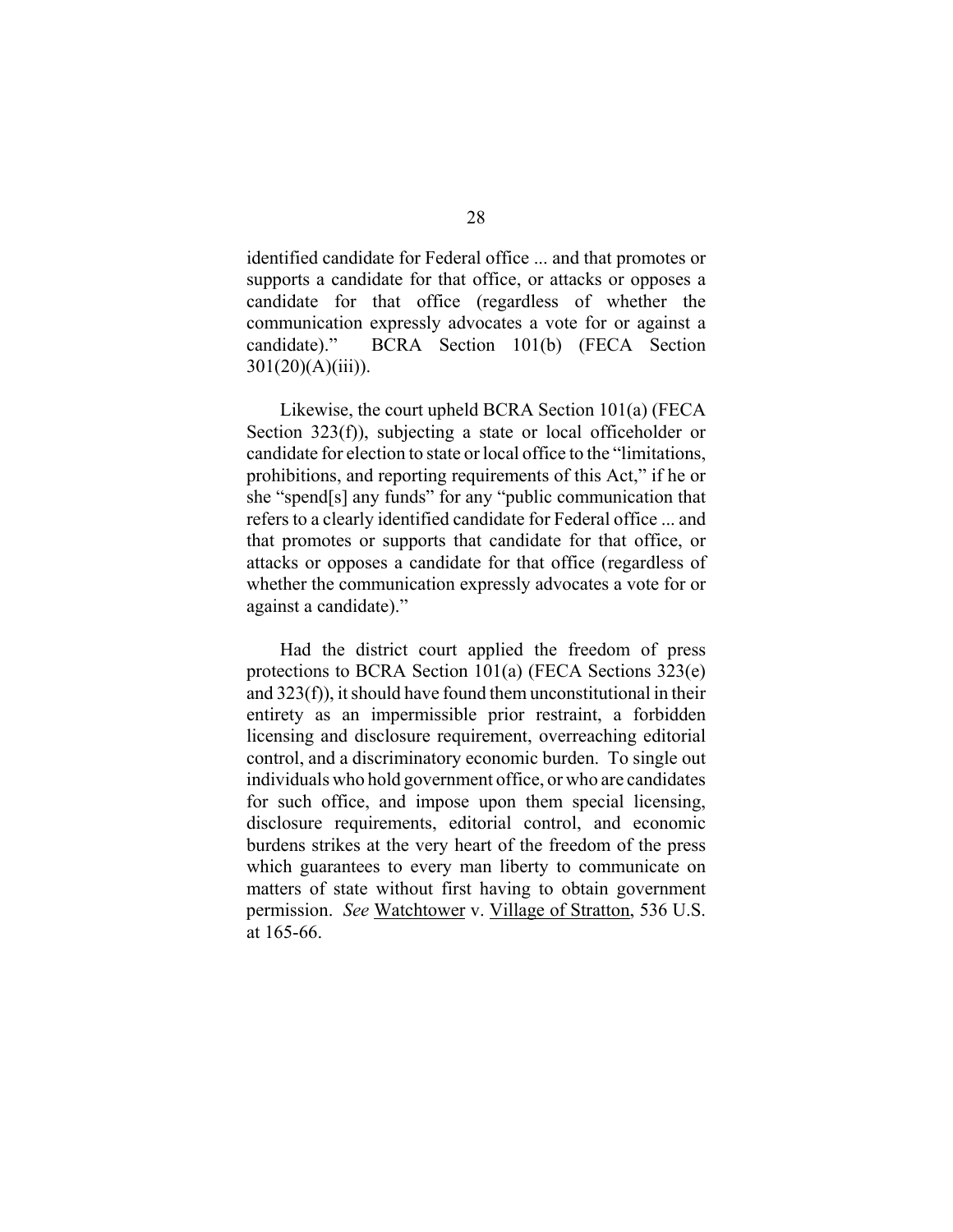#### **3. Title III BCRA Violation of Freedom of the Press.**

The Paul Plaintiffs challenged the constitutionality of BCRA Section 307(a) modifying the individual contribution limits to federal election campaigns by FECA as a violation of the freedom of the press. At the heart of this challenge was the claim that contribution limits, in whatever amount, unconstitutionally abridge a candidate's editorial authority by abridging his or her right to determine the quality and quantity of his or her communications and his or her right to determine whether or not to disclose to the public the identities of his or her co-publishers.

In his sworn declaration, Congressman Paul attested that the individual contribution limitation adversely impacted his campaign by reducing the quality and quantity of his communications during his election campaign. His campaign manager and a campaign consultant confirmed this testimony, adding that they were aware of several individuals who would have given more to the Paul campaigns had there been no limit. Additionally, two anonymous witnesses furnished declarations that they would have given more but for the contribution limitations and/or the disclosure requirements.

This evidence of the impact on the Paul campaign's editorial function was ignored by the court below, having ruled as a matter of law that Paul Plaintiffs' press claim was indistinguishable from the free speech and association claims of the other plaintiffs. This erroneous ruling led the court to conclude that none of the Paul Plaintiffs had standing to contest the constitutionality of the individual contribution limits.

Had the court below addressed the Paul Plaintiffs' freedom of the press claims on the merits, not only should the court below have found standing, but also a violation of the freedom